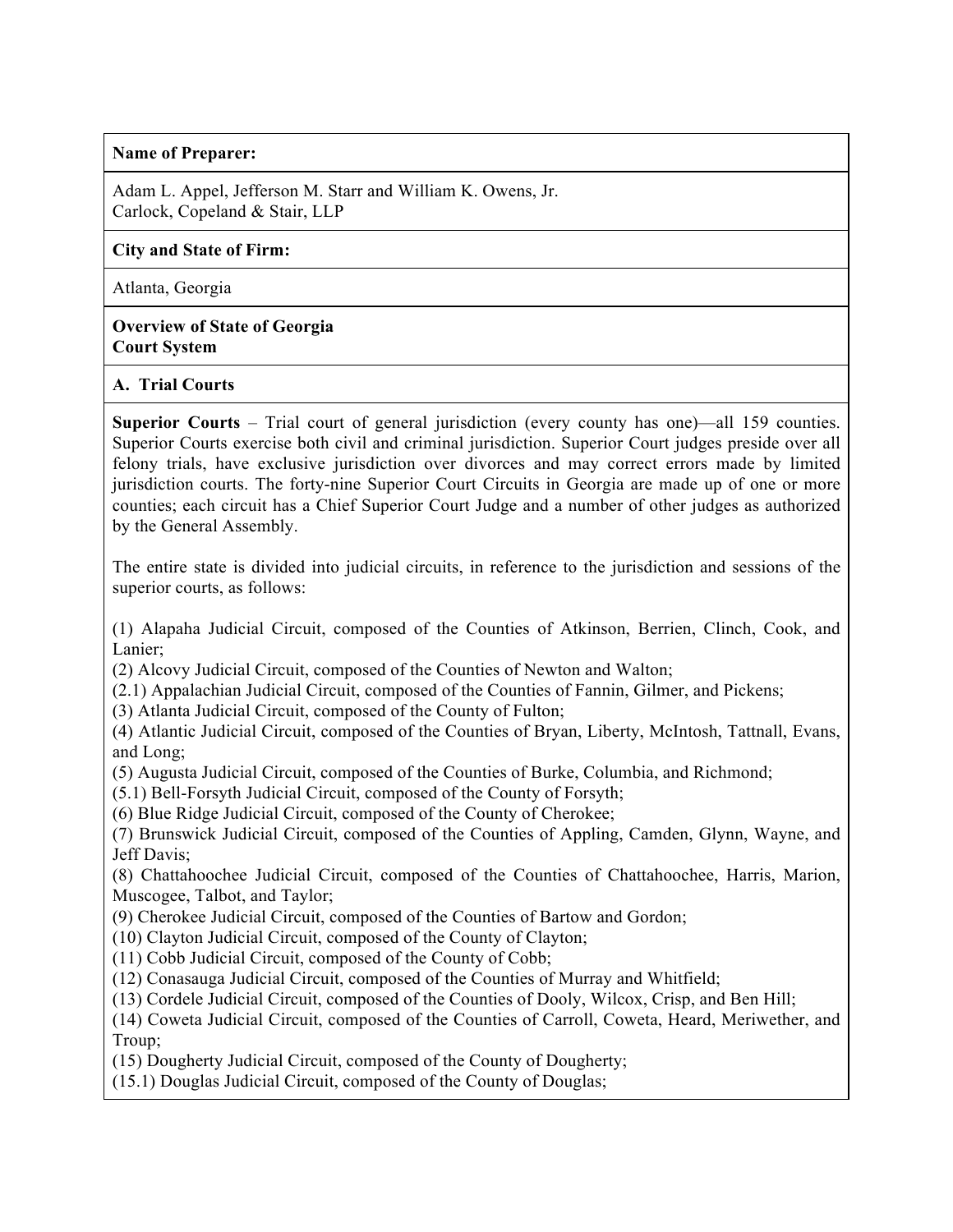(16) Dublin Judicial Circuit, composed of the Counties of Laurens, Johnson, Twiggs, and Treutlen; (17) Eastern Judicial Circuit, composed of the County of Chatham;

(17.1) Enotah Judicial Circuit, composed of the Counties of Towns, Union, Lumpkin, and White;

(18) Flint Judicial Circuit, composed of the County of Henry;

(19) Griffin Judicial Circuit, composed of the Counties of Spalding, Pike, Upson, and Fayette;

(20) Gwinnett Judicial Circuit, composed of the County of Gwinnett;

(21) Houston Judicial Circuit, composed of the County of Houston;

(22) Lookout Mountain Judicial Circuit, composed of the Counties of Catoosa, Dade, Chattooga, and Walker;

(23) Macon Judicial Circuit, composed of the Counties of Bibb, Crawford, and Peach;

(24) Middle Judicial Circuit, composed of the Counties of Emanuel, Jefferson, Washington, Toombs, and Candler;

(25) Mountain Judicial Circuit, composed of the Counties of Habersham, Rabun, and Stephens;

(26) Northeastern Judicial Circuit, composed of the Counties of Hall and Dawson;

(27) Northern Judicial Circuit, composed of the Counties of Elbert, Hart, Madison, Oglethorpe, and Franklin;

(28) Ocmulgee Judicial Circuit, composed of the Counties of Baldwin, Greene, Jasper, Jones, Morgan, Putnam, Wilkinson, and Hancock;

(29) Oconee Judicial Circuit, composed of the Counties of Dodge, Montgomery, Pulaski, Telfair, Bleckley, and Wheeler;

(30) Ogeechee Judicial Circuit, composed of the Counties of Bulloch, Effingham, Jenkins, and Screven;

(31) Pataula Judicial Circuit, composed of the Counties of Clay, Early, Miller, Quitman, Randolph, Terrell, and Seminole;

(31.1) Paulding Judicial Circuit, composed of the County of Paulding;

(32) Piedmont Judicial Circuit, composed of the Counties of Barrow, Jackson, and Banks;

(32.1) Rockdale Judicial Circuit, composed of the County of Rockdale;

(33) Rome Judicial Circuit, composed of the County of Floyd;

(34) South Georgia Judicial Circuit, composed of the Counties of Baker, Calhoun, Decatur, Grady, and Mitchell;

(35) Southern Judicial Circuit, composed of the Counties of Brooks, Colquitt, Echols, Lowndes, and Thomas;

(36) Southwestern Judicial Circuit, composed of the Counties of Lee, Macon, Schley, Stewart, Sumter, and Webster;

(37) Stone Mountain Judicial Circuit, composed of the County of DeKalb. The judges of the Stone Mountain Judicial Circuit, when the business of the circuit does not require their attention, may aid in the disposition of the business of the Atlanta Judicial Circuit;

(38) Tallapoosa Judicial Circuit, composed of the Counties of Haralson and Polk;

(39) Tifton Judicial Circuit, composed of the Counties of Tift, Irwin, Worth, and Turner;

(40) Toombs Judicial Circuit, composed of the Counties of Glascock, Lincoln, McDuffie, Taliaferro, Warren, and Wilkes;

(40.1) Towaliga Judicial Circuit, composed of the Counties of Butts, Monroe, and Lamar;

(41) Waycross Judicial Circuit, composed of the Counties of Pierce, Coffee, Charlton, Ware, Bacon, and Brantley; and

(42) Western Judicial Circuit, composed of the Counties of Clarke and Oconee.

Superior court judges are constitutional officers who are elected to four-year terms in circuit-wide nonpartisan elections. Vacancies that occur in superior court may be filled by appointment of the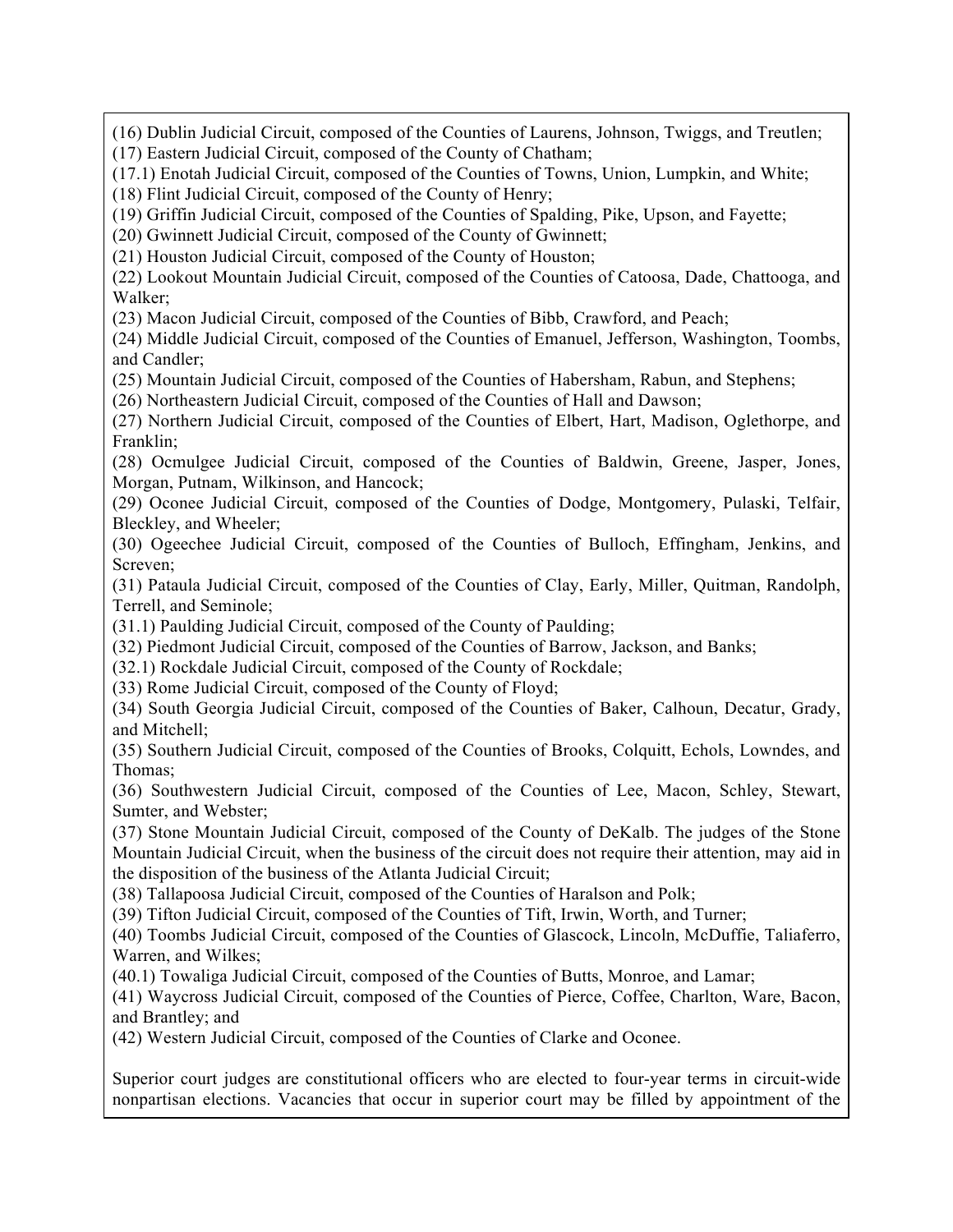Governor. A candidate for superior court judge must be at least 30 years of age, a lawyer who has practiced for seven years, and a resident of the state for three years.

O.C.G.A. 15-6-1 *et seq*.

**State Courts -** State Courts exercise limited jurisdiction within one county. Slightly less than half of the counties in Georgia have a State Court. These judges hear misdemeanors including traffic violations, issue search and arrest warrants, hold preliminary hearings in criminal cases and try civil matters not reserved exclusively for the superior courts. A state court is established by local legislation introduced in the General Assembly. State Court judges are elected to four-year terms in county-wide nonpartisan elections. Vacancies in State Court may be filled by appointment of the Governor.

O.C.G.A. 15-7-1 *et seq*.

**Magistrate Court/Small Claims Court -** Magistrate Courts are county courts that issue warrants, hear minor criminal offenses and civil claims involving amounts of \$15,000 or less. A Chief Magistrate is either elected or appointed in each county as determined by local legislation; other magistrates may be appointed by the Chief Magistrate. There is a Magistrate Court in each of Georgia's 159 counties.

Magistrate court is the court of first resort for many civil disputes including: county ordinance violations, dispossessories, landlord/tenant cases, and bad checks. In criminal matters magistrates hold preliminary hearings; issue search warrants to law enforcement and also warrants for the arrest of a particular person. In some criminal matters magistrates are authorized to set bail for defendants.

No jury trials are held in magistrate court; civil cases are often argued by the parties themselves, rather than by attorneys. Unlike in Superior and State Courts, a corporation is not required to be represented by a licensed attorney in Magistrate Court as Magistrate Courts are not courts of record. *See Eckles v. Atlanta Technology Group, Inc.*, 267 Ga. 801 (1997).

O.C.G.A. 15-10-1 *et seq*.

**Municipal Court -** Cities and towns in Georgia establish municipal courts to handle traffic offenses, local ordinance violations, conduct preliminary hearings, issue warrants, and in some instances hear misdemeanor shoplifting and possession of marijuana cases. Municipal court judges are often appointed by the mayor, some are elected. There are more than 350 municipal courts operating in Georgia. Municipal Courts are courts of record.

O.C.G.A. 15-8-1 *et seq*.

**Probate Court** - Original jurisdiction in the probate of wills and administration of decedents' estates is designated to the probate court of each county. All 159 counties in Georgia have a Probate Court. Probate judges are also authorized to order involuntary hospitalization of an incapacitated adult or other individual and to appoint a legal guardian to handle the affairs of certain specified individuals. Probate Courts issue marriage licenses and licenses to carry firearms.

In counties where no state court exists, probate judges may hear traffic violations, certain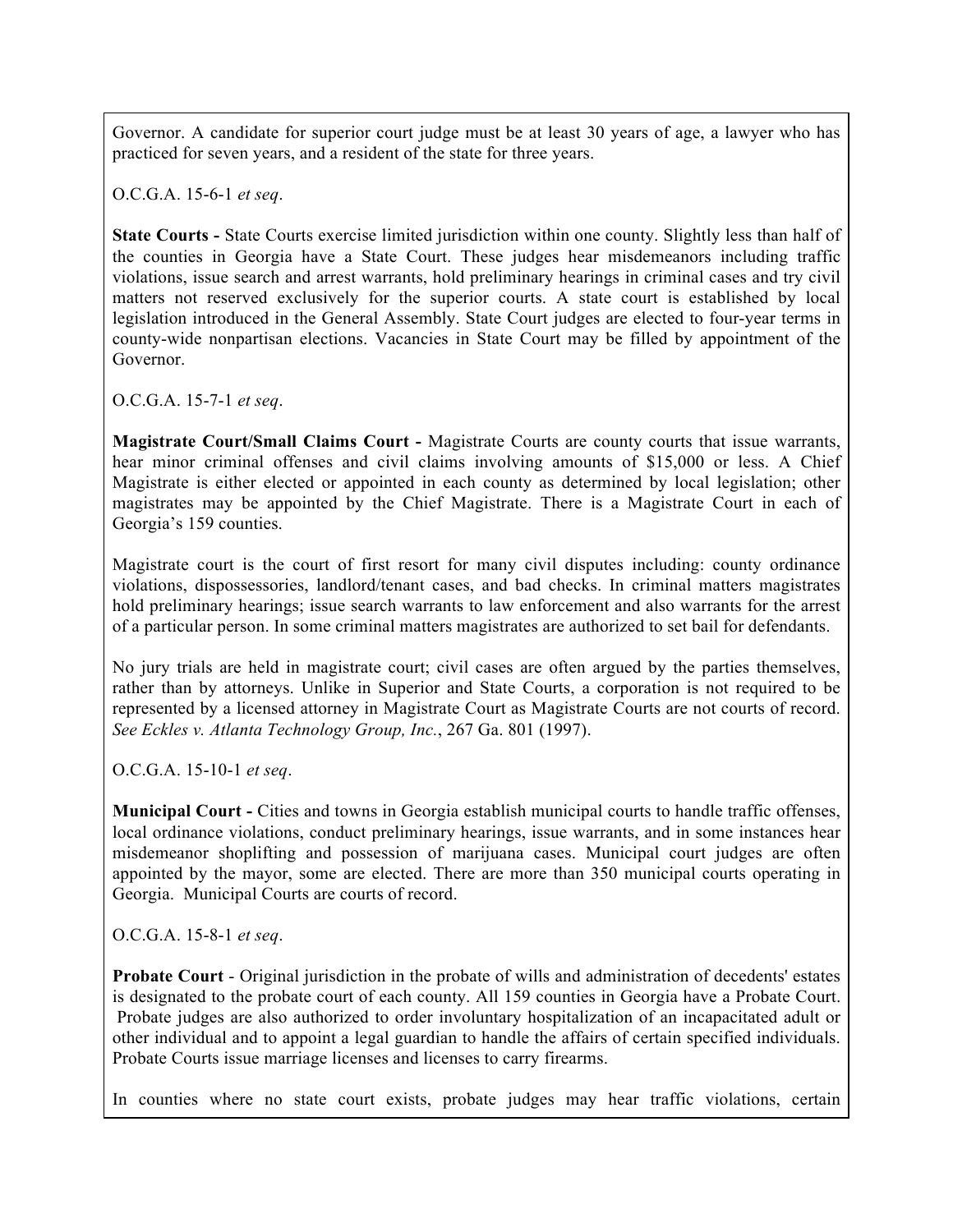misdemeanors, and citations involving the state game and fish laws. Many probate judges are authorized to serve as the county elections supervisor; they also administer oaths of office and make appointments to certain local public offices. In counties where the total population exceeds 90,000, the probate judge must have attained the age of 30 years and have been admitted to practice law for seven years preceding election.

O.C.G.A. 15-9-1 *et seq.*

**Juvenile Court -** Juvenile Courts handle all cases involving deprived and neglected children under 18 years of age; delinquent and unruly offenses committed by children under 17 years of age; and juvenile traffic offenses as defined in O.C.G.A. 15-11-73. The Juvenile Courts also hear cases involving consent to marriage for minors, enlistment of minors in the military, and procedures for return of a runaway child resident who is taken into custody in another state.

Juvenile Courts have concurrent jurisdiction with superior courts in child custody and child support matters arising from divorces cases, and in proceedings to terminate parental rights. Original jurisdiction over juveniles who commit certain serious violent felonies resides in the superior courts.

Juvenile Court judges are appointed by agreement of the superior court judges of the circuit to fouryear terms of office.

O.C.G.A. 15-11-1 *et seq.*

### **B. Appellate Courts**

**Court of Appeals -** The Court of Appeals is the court of first review for many civil and criminal cases heard by the trial courts. The purpose of such a review is to correct legal errors or errors of law made at the trial level, not to alter jury verdicts or the outcome of bench trials.

The Court of Appeals may exercise appellate and certiorari jurisdiction in all cases not reserved to the Supreme Court or conferred on other courts by law. The decisions of the Court of Appeals insofar as not in conflict with those of the Supreme Court bind all courts except the Supreme Court as precedents.

The Court of Appeals has twelve judges who are assigned to one of four panels made up of three judges each. Once a case is assigned to a panel, the judges review the trial transcript, relevant portions of the record, and briefs submitted by the attorneys for the parties. Panels also hear oral arguments in a small number of cases.

Panel decisions are final unless one judge dissents. If necessary, a case may be reviewed by a larger number of judges of the Court of Appeals for decision.

The Court of Appeal is intended to be a final court of review. However, the Supreme Court can review a decision of the Court of Appeals by granting *cert*.

GA CONST Art. 6, Section 5, Paragraph I *et seq*.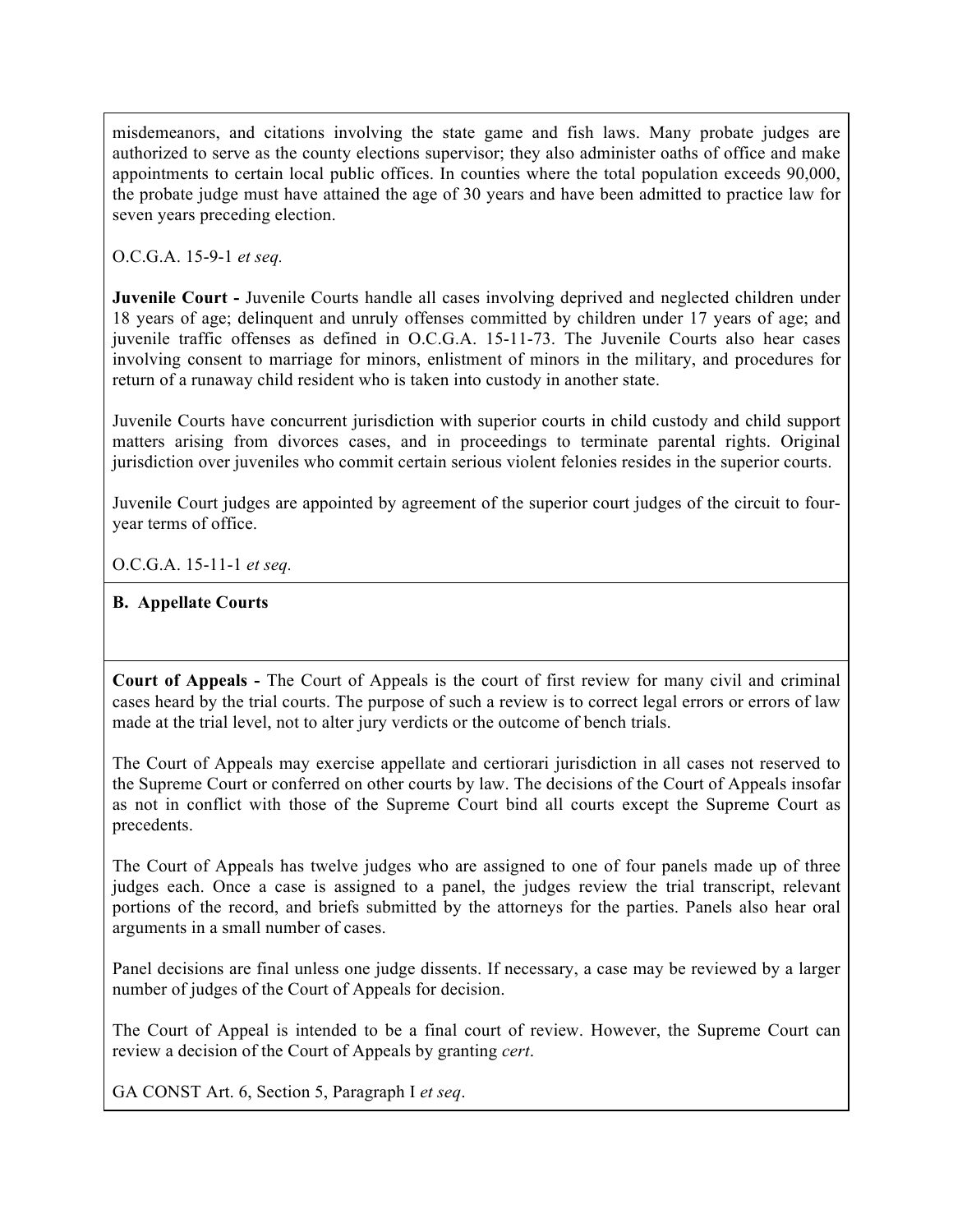O.C.G.A. 15-3-1 *et seq*.

**Supreme Court -** The Supreme Court, the state's highest court, reviews decisions made in civil and criminal cases by a trial court judge or by the Court of Appeals. This court also rules on questions involving the constitutionality of state statutes and all criminal cases involving a sentence of death. No trials are held at the appellate level, nor do the parties appear before the court. If attorneys present oral arguments, these are heard by the entire court.

Generally cases are first appealed to the Court of Appeals and then to the Supreme Court with the grant of *cert*. GA CONST Art. 6, Section 6, Paragraph V. However, some cases will bypass the Court of Appeals and go directly to the Supreme Court. The Supreme Court has exclusive appellate court jurisdiction over (1) All cases involving the construction of a treaty or of the Constitution of the State of Georgia or of the United States and all cases in which the constitutionality of a law, ordinance, or constitutional provision has been drawn in question; and (2) All cases of election contest. GA CONST Art. 6, Section 6, Paragraph II. Unless otherwise provided by law, the Supreme Court has appellate jurisdiction over all cases involving title to land, all equity cases, all cases involving wills, all habeas corpus cases, all cases involving extraordinary remedies, all divorce and alimony cases, all cases certified to it by the Court of Appeals, and all cases involving the a sentence of death. GA CONST Art. 6, Section 6, Paragraph III. The Supreme Court also has jurisdiction and authority to answer any question of law from any state appellate or federal district or appellate court. GA CONST Art. 6, Section 6, Paragraph IV.

Each case accepted for review by the Supreme Court is assigned to one of the seven justices for preparation of a preliminary opinion (decision) for circulation to all other justices. The justices review trial transcripts, case records and the accompanying legal briefs prepared by attorneys. An opinion is adopted or rejected by the Court after thorough discussion by all the justices in conference.

The Chief Justice and the Presiding Justice serve as officers of the court for two-year terms. The Chief Justice presides at official sessions of the Supreme Court and conferences of the justices. The Supreme Court is assigned oversight of the legal profession and the judiciary as well as other designated duties.

GA CONST ART 6, Section 6, Paragraph I *et seq.*

*See also* OCGA 15-2-1 *et seq*.

# **Procedural**

### **A. Venue**

# · **Resident-Defendants:**

### **Divorce Proceedings:**

Divorce cases shall be tried in the county where the defendant resides, if a resident of this state; if the defendant is not a resident of this state, then in the county in which the plaintiff resides; provided, however, a divorce case may be tried in the county of residence of the plaintiff if the defendant has moved from that same county within six months from the date of the filing of the divorce action and said county was the site of the marital domicile at the time of the separation of the parties, and provided, further, that any person who has been a resident of any United States army post or military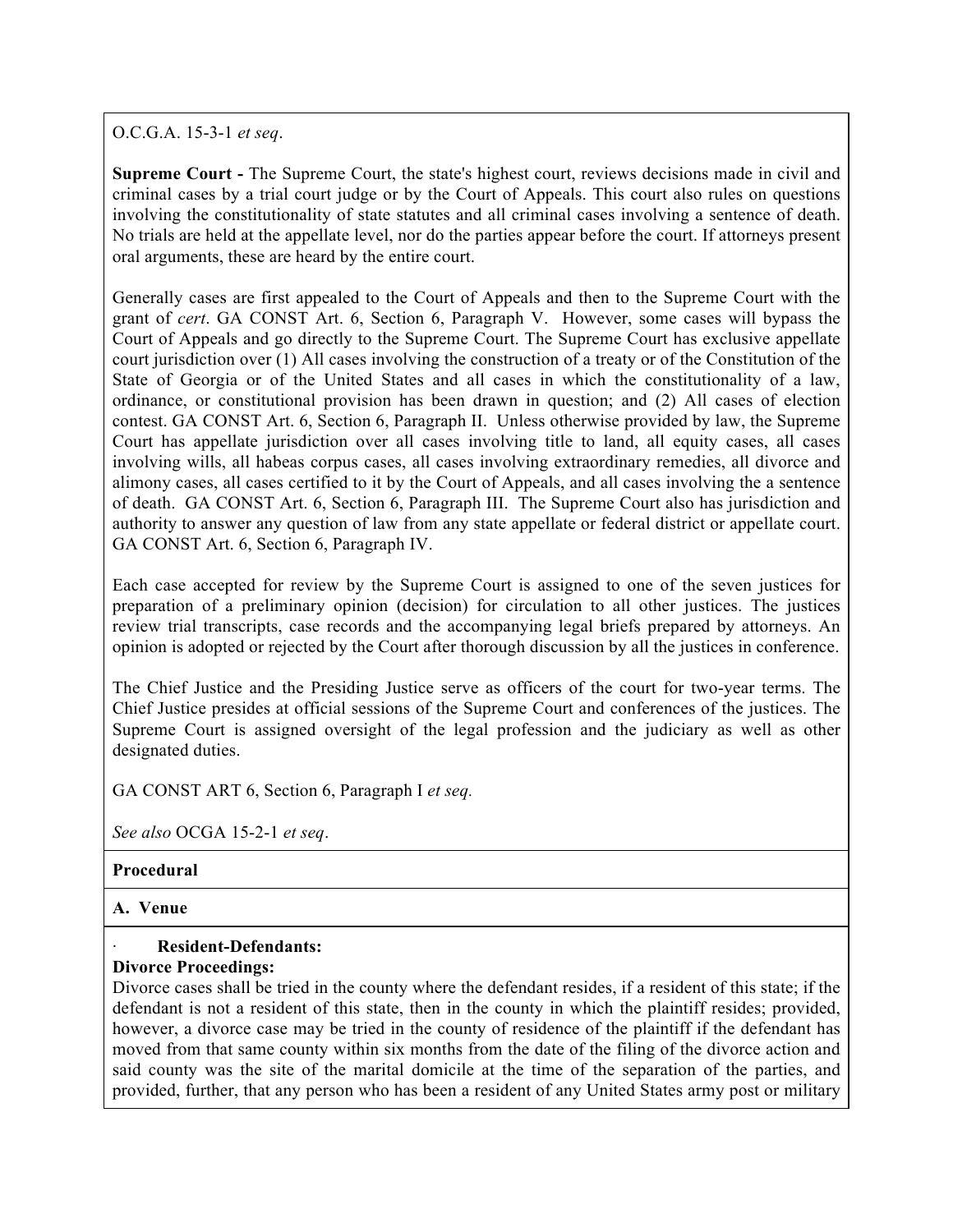reservation within the State of Georgia for one year next preceding the filing of the petition may bring an action for divorce in any county adjacent to said United States army post or military reservation.

GA. CONST Art. 6, Section 2, Paragraph I

## **Cases Concerning Title to Land:**

Cases respecting titles to land shall be tried in the county where the land lies, except where a single tract is divided by a county line, in which case the superior court of either county shall have jurisdiction.

GA. CONST Art. 6, Section 2, Paragraph II

### **Equitable Proceedings:**

Equity cases shall be tried in the county where a defendant resides against whom substantial relief is prayed.

GA CONST Art. 6, Section 2, Paragraph III

With multiple defendants, all actions seeking equitable relief shall be filed in the county of the residence of one of the defendants against whom substantial relief is prayed, except in cases of injunctions to stay pending proceedings, when the action may be filed in the county where the proceedings are pending, provided no relief is prayed as to matters not included in such litigation, and except in divorce cases, venue in which is governed as set forth *supra*.

O.C.G.A. 9-10-30

### **Suits against joint obligors, joint tort-feasors, joint promisors, copartners, or joint trespassers:**

Suits against joint obligors, joint tort-feasors, joint promisors, copartners, or joint trespassers residing in different counties may be tried in either county.

GA CONST Art. 6, Section 2, Paragraph IV

Trial and entry of judgment against a resident of Georgia in a county other than the county of the defendant's residence is permitted only if the Georgia resident defendant is a joint obligor, joint tortfeasor, joint promisor, copartner, or joint trespasser.

Subject to forum non conveniens, joint tort-feasors, obligors, or promisors, or joint contractors or copartners, residing in different counties, may be subject to an action as such in the same action in any county in which one or more of the defendants reside.

If all defendants who reside in the county in which an action is pending are discharged from liability before or upon the return of a verdict by the jury or the court hearing the case without a jury, a nonresident defendant may require that the case be transferred to a county and court in which venue would otherwise be proper. If venue would be proper in more than one county, the plaintiff may elect from among the counties in which venue is proper the county and the court in which the action shall proceed.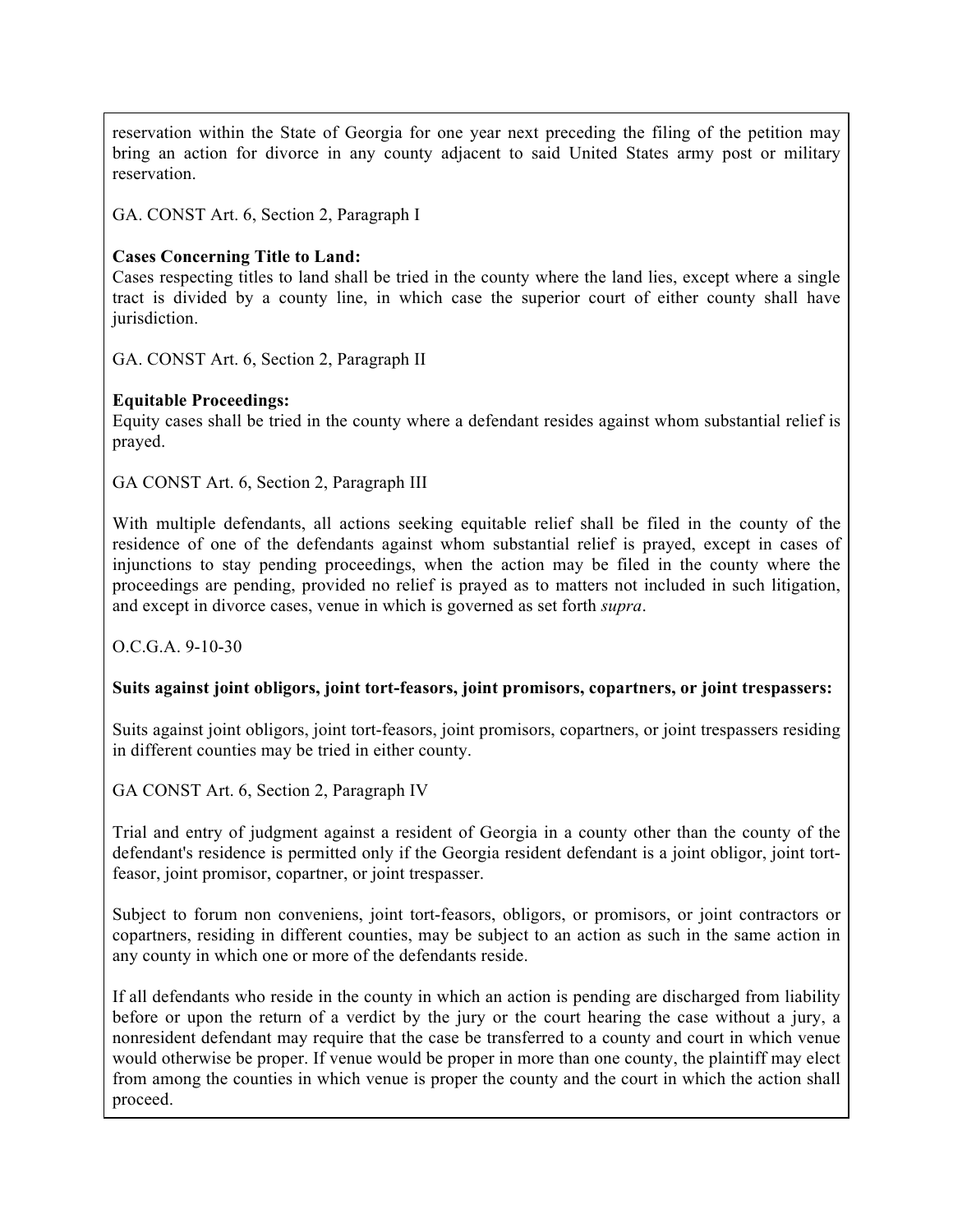O.C.G.A. 9-10-31; *See EHCA Cartersville, LLC v. Turner*, 280 Ga. 333, 626 S.E.2d 482 (2006) (declaring subsection OCGA 9-10-31(c), concerning transfer of venue in medical malpractice actions, unconstitutional in violation of GA CONST Art. 6, Section 2, Art. VI set forth *supra*).

# **Makers & Endorsers:**

Suits against the maker and endorser of promissory notes, or drawer, acceptor, and endorser of foreign or inland bills of exchange, or like instruments, residing in different counties, shall be tried in the county where the maker or acceptor resides.

GA CONST Art. 6, Section 2, Paragraph V

Where the maker and endorser of a promissory note who reside in different counties are subjected to an action in the county where the maker resides, as provided by GA CONST Art. 6, Section 2, Paragraph V, service of a copy of the original pleading and process on the endorser, as provided in the case of joint obligors and promisors, shall be deemed sufficient.

O.C.G.A. 9-10-32

# **Action Against Unincorporated Associations:**

An action against an unincorporated organization or association may be maintained in any county where the organization or association does business or has in existence a branch or local organization.

O.C.G.A. 9-2-25(c)

# **Actions Against Domestic Corporations & Foreign Corporations Authorized to Transact Business in Georgia**

Each domestic corporation and each foreign corporation authorized to transact business in this state shall be deemed to reside and to be subject to venue as follows:

(1) In civil proceedings generally, in the county of this state where the corporation maintains its registered office; or if the corporation fails to maintain a registered office, it shall be deemed to reside in the county where its last named registered office or principal office, as shown by the records of the Secretary of State, was maintained;

(2) In actions based on contracts, in that county in this state where the contract to be enforced was made or is to be performed, if the corporation has an office and transacts business in that county;

(3) In actions for damages because of torts, wrong, or injury done, in the county where the cause of action originated, if the corporation has an office and transacts business in that county;

(4) In actions for damages because of torts, wrong, or injury done, in the county where the cause of action originated. If venue is based solely on this paragraph, the defendant shall have the right to remove the action to the county in Georgia where the defendant maintains its principal place of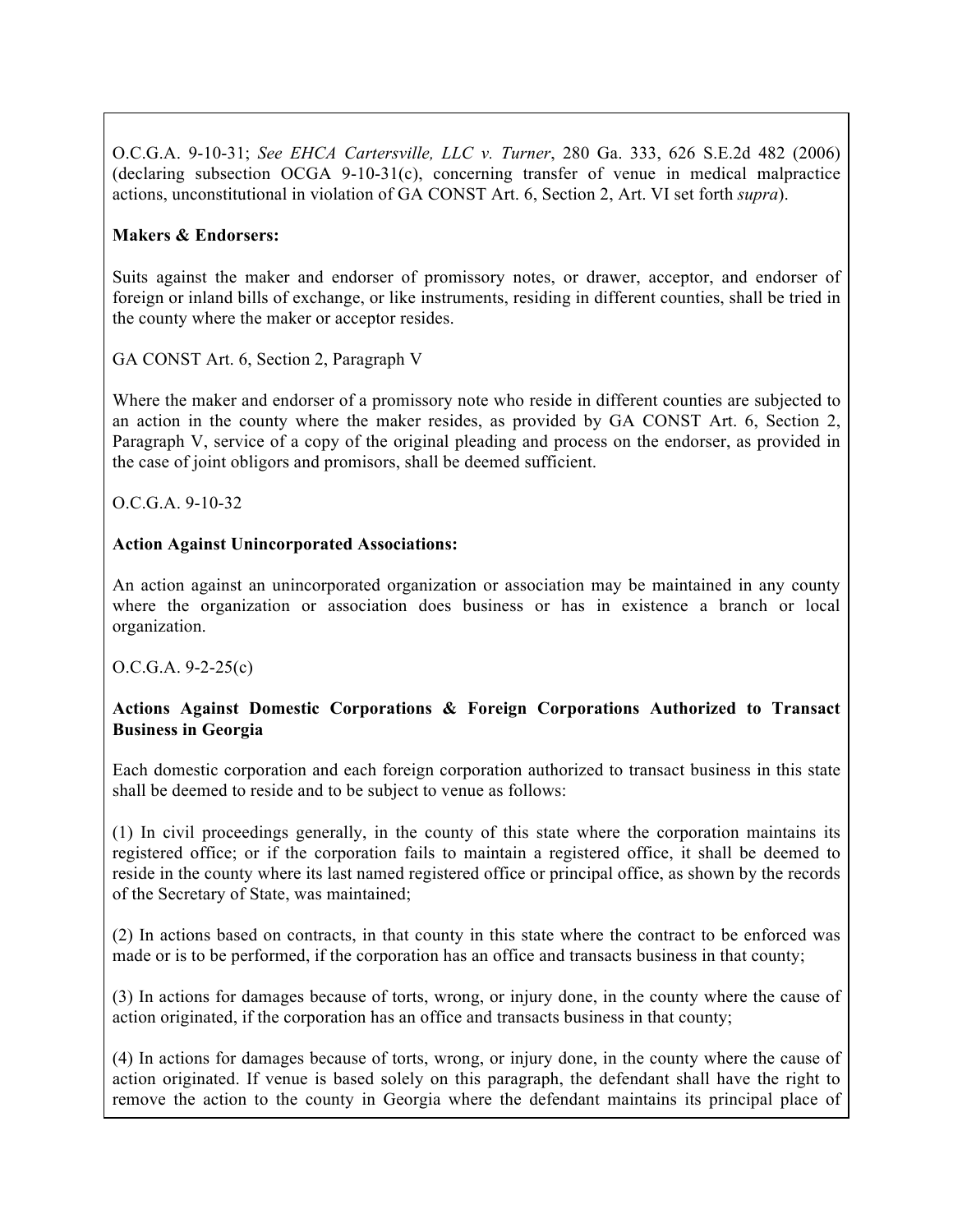business. A notice of removal shall be filed within 45 days of service of the summons. Upon motion by the plaintiff filed within 45 days of the removal, the court to which the case is removed may remand the case to the original court if it finds that removal is improper under the provisions of this paragraph. Upon the defendant's filing of a notice of removal, the 45 day time period for filing such notice shall be tolled until the remand, the entry of an order by the court determining that the removal is valid, or the expiration of the time period for the plaintiff to file a motion challenging the removal, whichever occurs first; and

(5) In garnishment proceedings, in the county of this state in which is located the corporate office or place of business where the employee who is the defendant in the main action is employed.

Any residences established by the preceding are in addition to, and not in limitation of, any other residence that any domestic or foreign corporation may have by reason of other laws.

Whenever current general corporate law either requires or permits a proceeding to be brought in the county where the registered office of the corporation is maintained, if the proceeding is against a corporation having a principal office as required under a prior general corporation law, the action or proceeding may be brought in the county where the principal office is located.

O.C.G.A. 14-2-510

# **All Other Civil Cases:**

All other civil cases, except juvenile court cases as may otherwise be provided by the Juvenile Court Code of Georgia, shall be tried in the county where the defendant resides; venue as to corporations, foreign and domestic, shall be as provided by law; and all criminal cases shall be tried in the county where the crime was committed, except cases in the superior courts where the judge is satisfied that an impartial jury cannot be obtained in such county.

GA CONST Art. 6, Section 2, Paragraph VI

# · **Non-Resident Individual-Defendants**:

### **Defendant Served in Georgia**

A person who is not a citizen of the State of Georgia, passing through or sojourning temporarily in the State of Georgia, may be subject to an action in any county thereof in which he may be found at the time when the action is brought.

O.C.G.A. 9-10-33

# **Defendant Served Under Long Arm Statute**

Venue in cases under the Georgia Long Arm Statute shall lie in any county wherein a substantial part of the business was transacted, the tortious act, omission, or injury occurred, or the real property is located. Where an action is brought against a resident of this state, any nonresident of this state who is involved in the same transaction or occurrence and who is suable under the provisions of this article may be joined as a defendant in the county where a resident defendant is suable. Under such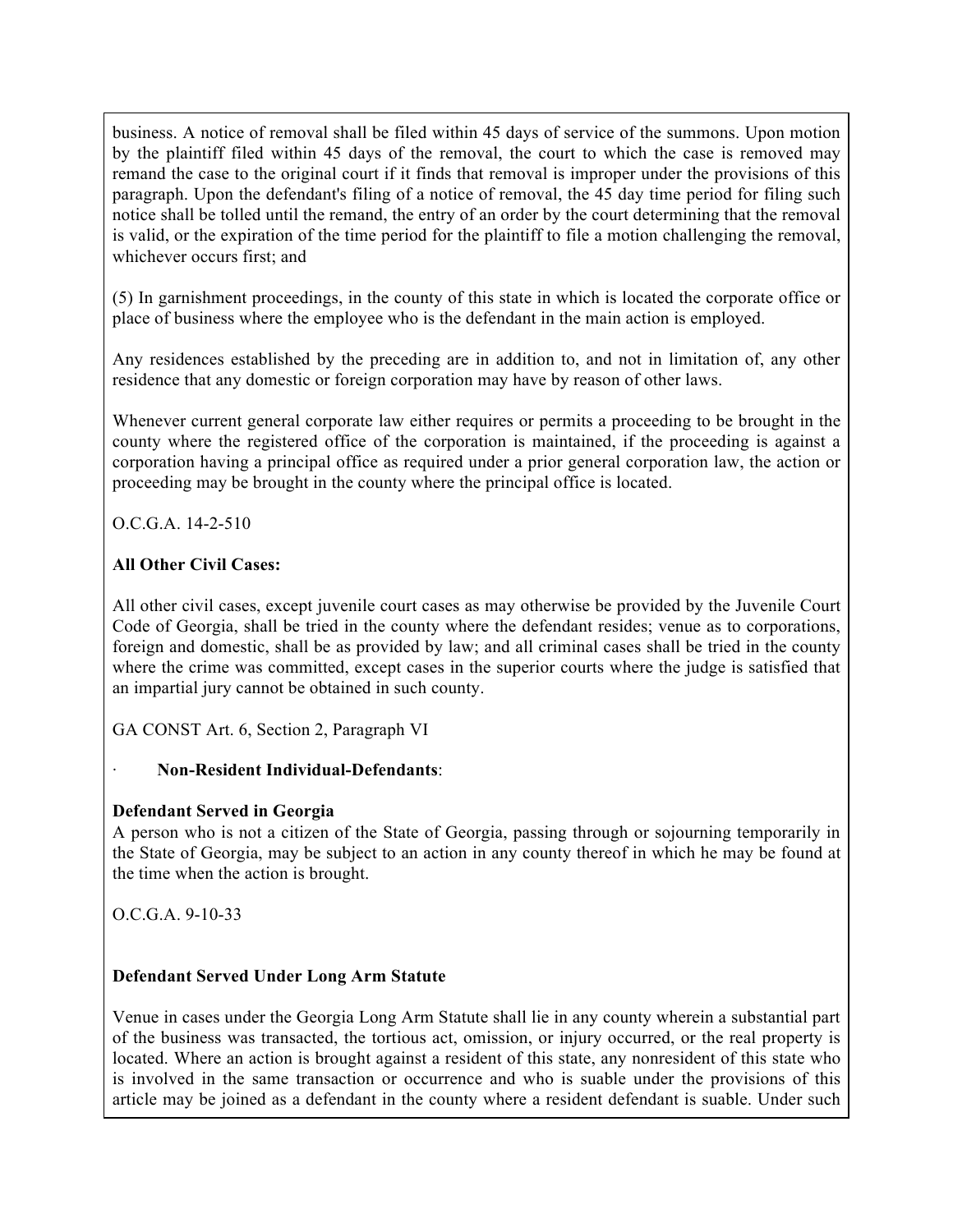circumstances, jurisdiction and venue of the court of and over such nonresident defendant shall not be affected or lost if at trial a verdict or judgment is returned in favor of such resident defendant. If such resident defendant is dismissed from the action prior to commencement of the trial, the action against the nonresident defendant shall not abate but shall be transferred to a court in a county where venue is proper.

O.C.G.A. 9-10-93

# **Actions Under the Non-Resident Motorist Act**

All actions brought under the Georgia Non-Resident Motorist Act relating to the use of the highways of this state by nonresident motorists shall be brought in the county in which the accident or injury occurred or the cause of action originated, or in the county of the residence of the plaintiff, as the plaintiff in such action may elect, if the plaintiff in such action is a resident of the State of Georgia; and, if the plaintiff in such action is a nonresident of the State of Georgia, the action shall be brought in the county in this state in which the accident or injury occurred or the cause of action originated; and the courts in such counties having jurisdiction of tort actions shall have jurisdiction of all such nonresident users in actions arising under this chapter.

Where an action for damages is brought against a resident of this state, any nonresident involved in the same accident or collision and who is suable under this chapter may be joined as a defendant in the county wherein the resident defendant is suable, and the jurisdiction of the court of and over such nonresident joint defendant shall not be affected or lost by reason of the fact that the jury returns a verdict in favor of such resident joint defendant although the accident, injury, or cause of action did not originate in the county wherein the action is brought.

O.C.G.A. 40-12-3

# · **Non-resident Corporation Defendant**

Venue for Non-resident Corporate Defendants is governed by the Georgia Long Arm Statute. *Pratt & Whitney Canada, Inc. v. Sanders*, 218 Ga. App. 1, 460 S.E.2d 94 (1995); *see* O.C.G.A. 9-10-93, *supra*.

# **Change of Venue**

Whenever, by an examination voir dire of the persons whose names are on the jury list and who are compellable to serve on the jury, the presiding judge is satisfied that an impartial jury cannot be obtained in the county where any civil case is pending, the civil case may be transferred to any county that may be agreed upon by the parties or their counsel.

In the event the parties or their counsel fail or refuse to agree upon any county in which to try the case pending, the judge may select the county in which the same shall be tried and have the case transferred accordingly.

When any civil case has been once transferred, the judge may again change the venue from the county to which the transfer was first made to any other county, in the same manner as the venue was first changed from the county in which the civil case was originally commenced.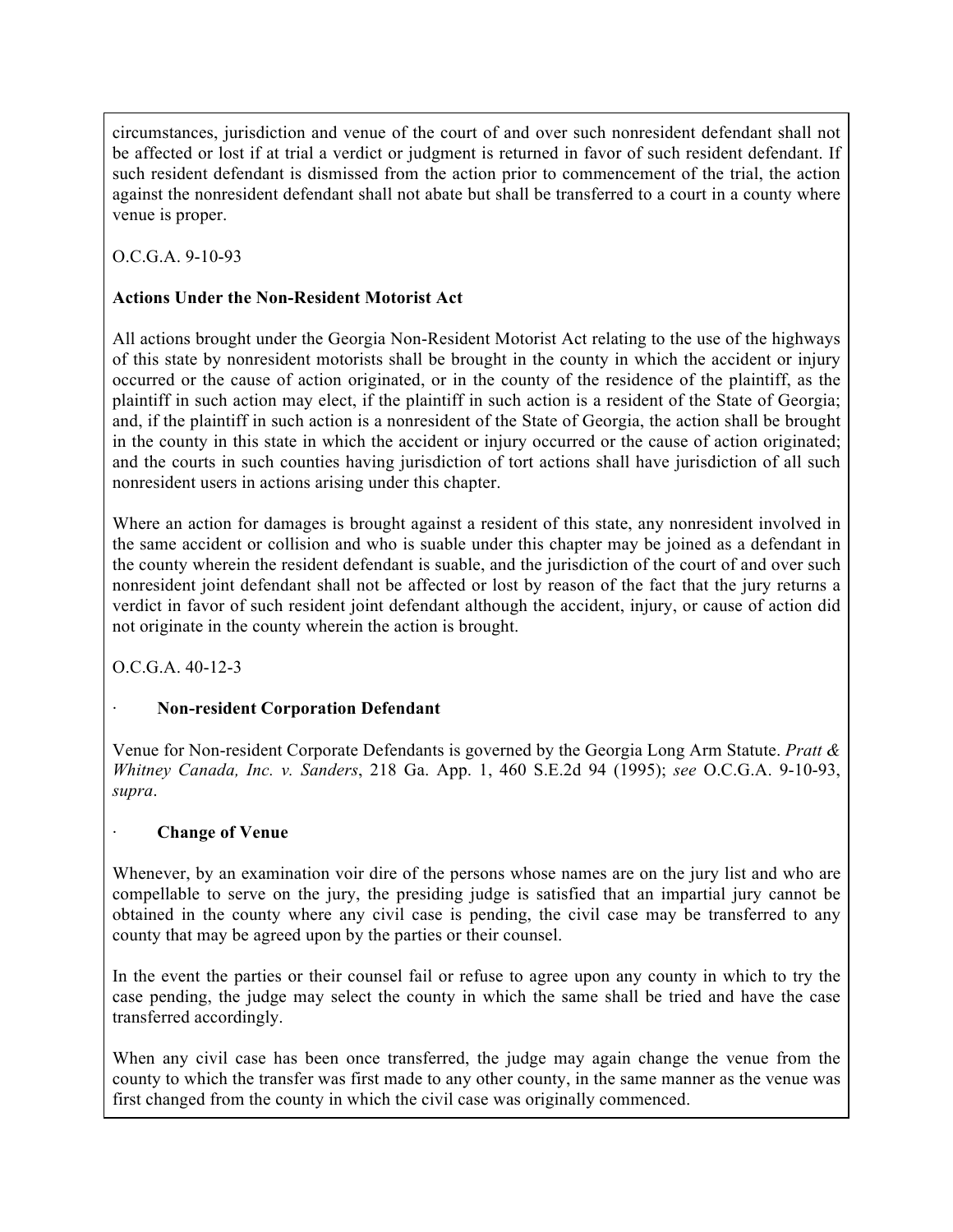# O.C.G.A. 9-10-50

In all actions brought by one county against another county in the defending county, the judge shall change the venue to a county adjoining the one in which the action is brought, on the motion of the plaintiff, supported by the oath of the chairman or presiding official of the county governing authority of the county bringing the action, that in his opinion a fair and impartial trial cannot be had in the county in which the action is brought.

O.C.G.A. 9-10-51

The clerk of the court from which a case has been transferred shall send a true transcript of the order for the change of venue, together with the original record in the case, including depositions and orders and all pleadings, to the court of the county to which the case has been transferred.

### O.C.G.A. 9-10-52

After a case has been transferred, all further proceedings shall be conducted as if the case had been originally commenced in the court to which the same was transferred.

### O.C.G.A. 9-10-53

All costs which have accrued at the time of the transfer of a case shall, at the termination of the case, be paid by the party or parties against whom the same are assessed to the proper officers of the county from which the case was transferred.

O.C.G.A. 9-10-54

### **Forum non conveniens**

If a court of this state, on written motion of a party, finds that in the interest of justice and for the convenience of the parties and witnesses a claim or action would be more properly heard in a forum outside this state or in a different county of proper venue within this state, the court shall decline to adjudicate the matter under the doctrine of forum non conveniens. As to a claim or action that would be more properly heard in a forum outside this state, the court shall dismiss the claim or action. As to a claim or action that would be more properly heard in a different county of proper venue within this state, the venue shall be transferred to the appropriate county. In determining whether to grant a motion to dismiss an action or to transfer venue under the doctrine of forum non conveniens, the court shall give consideration to the following factors:

(1) Relative ease of access to sources of proof;

- (2) Availability and cost of compulsory process for attendance of unwilling witnesses;
- (3) Possibility of viewing of the premises, if viewing would be appropriate to the action;

(4) Unnecessary expense or trouble to the defendant not necessary to the plaintiff's own right to pursue his or her remedy;

(5) Administrative difficulties for the forum courts;

- (6) Existence of local interests in deciding the case locally; and
- (7) The traditional deference given to a plaintiff's choice of forum.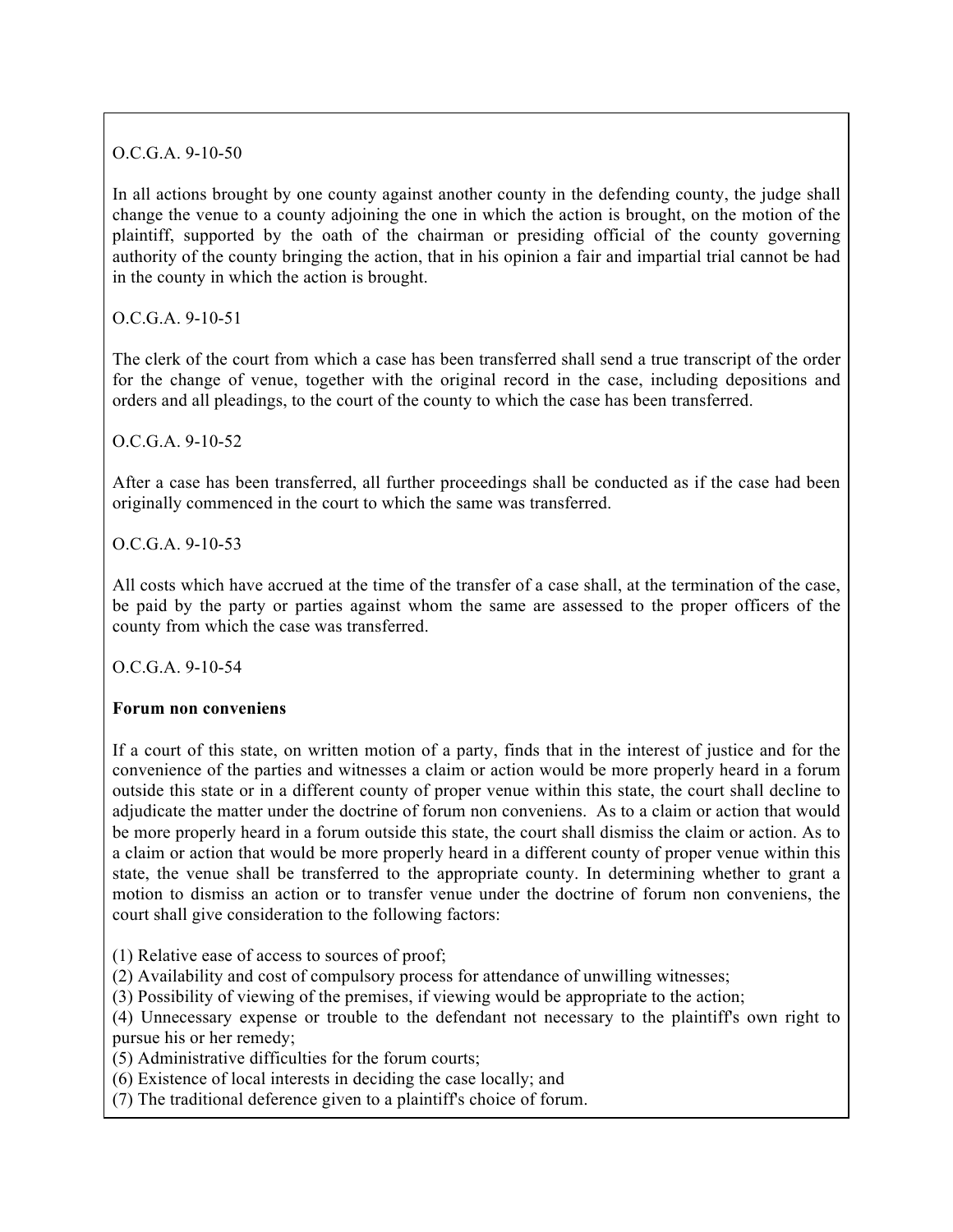A court may not dismiss a claim under this Code section until the defendant files with the court or with the clerk of the court a written stipulation that, with respect to a new action on the claim commenced by the plaintiff, all the defendants waive the right to assert a statute of limitations defense in all other states of the United States in which the claim was not barred by limitations at the time the claim was filed in this state as necessary to effect a tolling of the limitations periods in those states beginning on the date the claim was filed in this state and ending on the date the claim is dismissed.

O.C.G.A. 9-10-31.1

**Pendent Venue:** Where a plaintiff brings suit in the same county on two claims arising from the same transaction and the Georgia Constitution designates that county as the venue for one of those claims, the trial court has the discretion to entertain both claims.

*Naptar Corp. v. E.T. Kassinger, Inc.*, 258 Ga. 102, 365 S.E.2d 442 (1998)

*Practice Tips*: Improper venue is a threshold defense that will be waived if not raised in the first defensive pleading. O.C.G.A. 9-11-12(b)(3).

Venue is based upon a defendant's residence at the time that the suit is filed. A change of residence by a defendant after that time will not result in a change of venue. *Viskup v. Viskup*, 291 GA 103, 727 S.E.2d 97 (2012).

### **B. Statute of Limitations**

### · **Personal Injury**

Actions for injuries to the person shall be brought within two years after the right of action accrues, except for injuries to the reputation, which shall be brought within one year after the right of action accrues, and except for actions for injuries to the person involving loss of consortium, which shall be brought within four years after the right of action accrues.

O.C.G.A. 9-3-33

· **Bad faith and other insurance contract claims** are subject to the same limitations as actions for personal injury described above (O.C.G.A. 9-3-33).

### · **Contractual claims**

### **Written Contracts:**

All actions upon simple contracts in writing shall be brought within six years after the same become due and payable. O.C.G.A. 9-3-24.

### **Open Account/Oral Contracts:**

All actions upon open account, or for the breach of any contract not under the hand of the party sought to be charged, or upon any implied promise or undertaking shall be brought within four years after the right of action accrues. O.C.G.A. 9-3-25.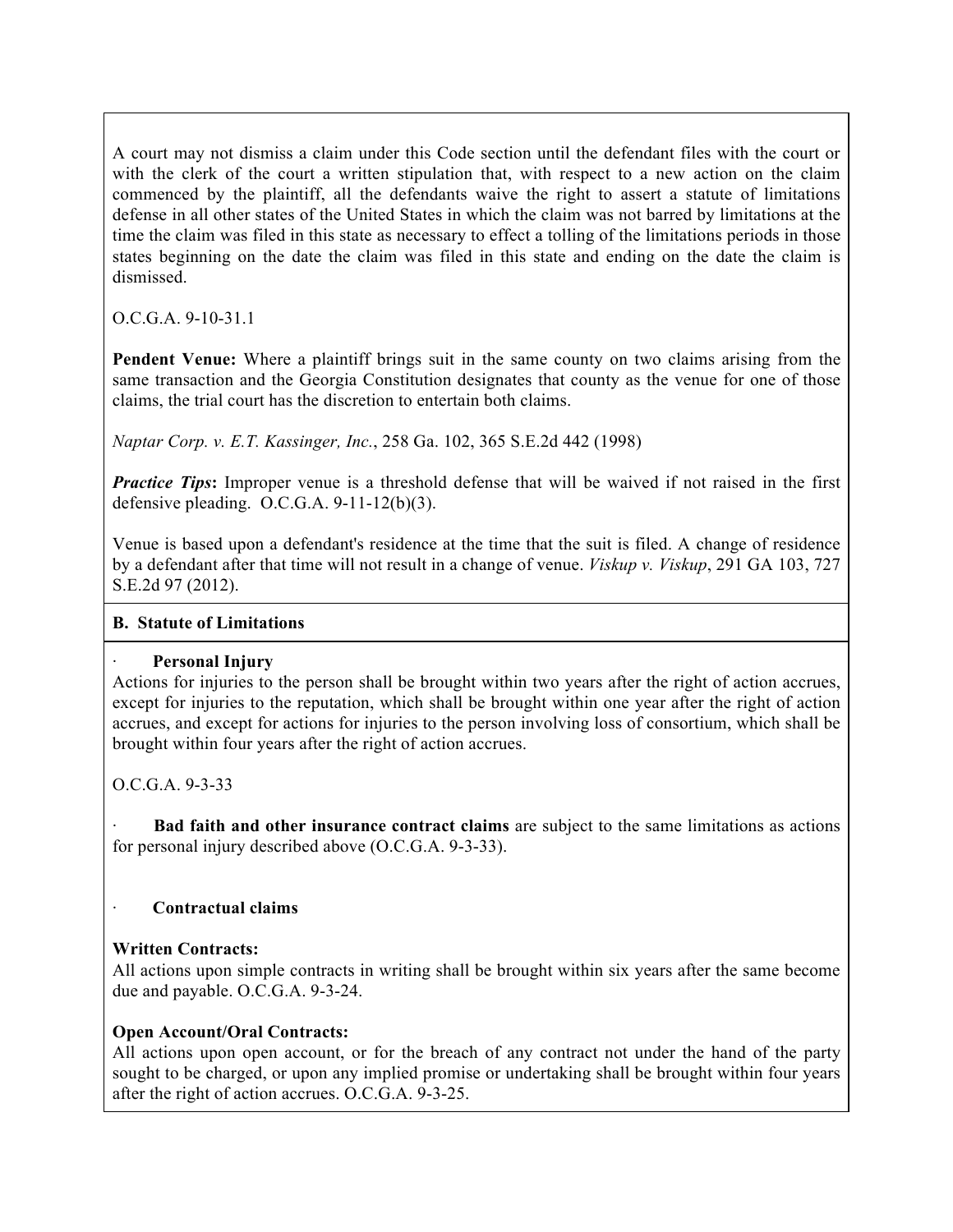### **Contract for Sale of Goods**

An action for breach of any contract for sale must be commenced within four years after the cause of action has accrued. O.C.G.A. 11-2-725.

#### **All Other Contracts**

All other actions upon contracts express or implied not otherwise provided for shall be brought within four years from the accrual of the right of action. O.C.G.A. 9-3-26.

### **Wrongful death claims**

General two-year statute of limitation for personal injury claims applies to wrongful death claims that do not arise from medical malpractice. Wrongful death claims accrue at the time of the decedent's death. *DeKalb Medical Center, Inc. v. Hawkins*, 288 Ga. App. 840, 655 S.E.2d 823 (2007); O.C.G.A. 9-3-33, 51-4-1 *et seq*.

### **Medical Malpractice claims**

Subject to O.C.G.A. 9-3-72 and 9-3-73, an action for medical malpractice shall be brought within two years after the date on which an injury or death arising from a negligent or wrongful act or omission occurred. Notwithstanding the preceding, in no event may an action for medical malpractice be brought more than five years after the date on which the negligent or wrongful act or omission occurred. Accordingly, under Georgia law there is a two-year statute of limitations and a five-year statute of ultimate repose and abrogation.

O.C.G.A. 9-3-71

The limitations of O.C.G.A. 9-3-71 do not apply where a foreign object has been left in a patient's body, but in such a case an action shall be brought within one year after the negligent or wrongful act or omission is discovered. For the purposes of this Code section, the term "foreign object" shall not include a chemical compound, fixation device, or prosthetic aid or device.

### O.C.G.A. 9-3-72

**Legal Malpractice claim** - A legal malpractice action can sound in tort or contract, or both. A Plaintiff who alleges legal malpractice has two years to bring action for tort and four years to bring action for breach of contract. *Coleman v. Hicks et al.*, 209 Ga. App. 467, 433 S.E.2d 621 (1993); O.C.G.A. 9-3-25, 9-3-33.

· **Minors and Persons Under Disability -** All persons who are legally incompetent because of mental retardation or mental illness and all minors who have attained the age of five years shall be subject to the normal periods of limitation for actions for medical malpractice. A minor who has not attained the age of five years shall have two years from the date of such minor's fifth birthday within which to bring a medical malpractice action if the cause of action arose before such minor attained the age of five years. In no event may an action for medical malpractice be brought by or on behalf of: (1) A person who is legally incompetent because of mental retardation or mental illness more than five years after the date on which the negligent or wrongful act or omission occurred; or (2) a minor (A) After the tenth birthday of the minor if such minor was under the age of five years on the date on which the negligent or wrongful act or omission occurred; or  $(B)$  After five years from the date on which the negligent or wrongful act or omission occurred if such minor was age five or older on the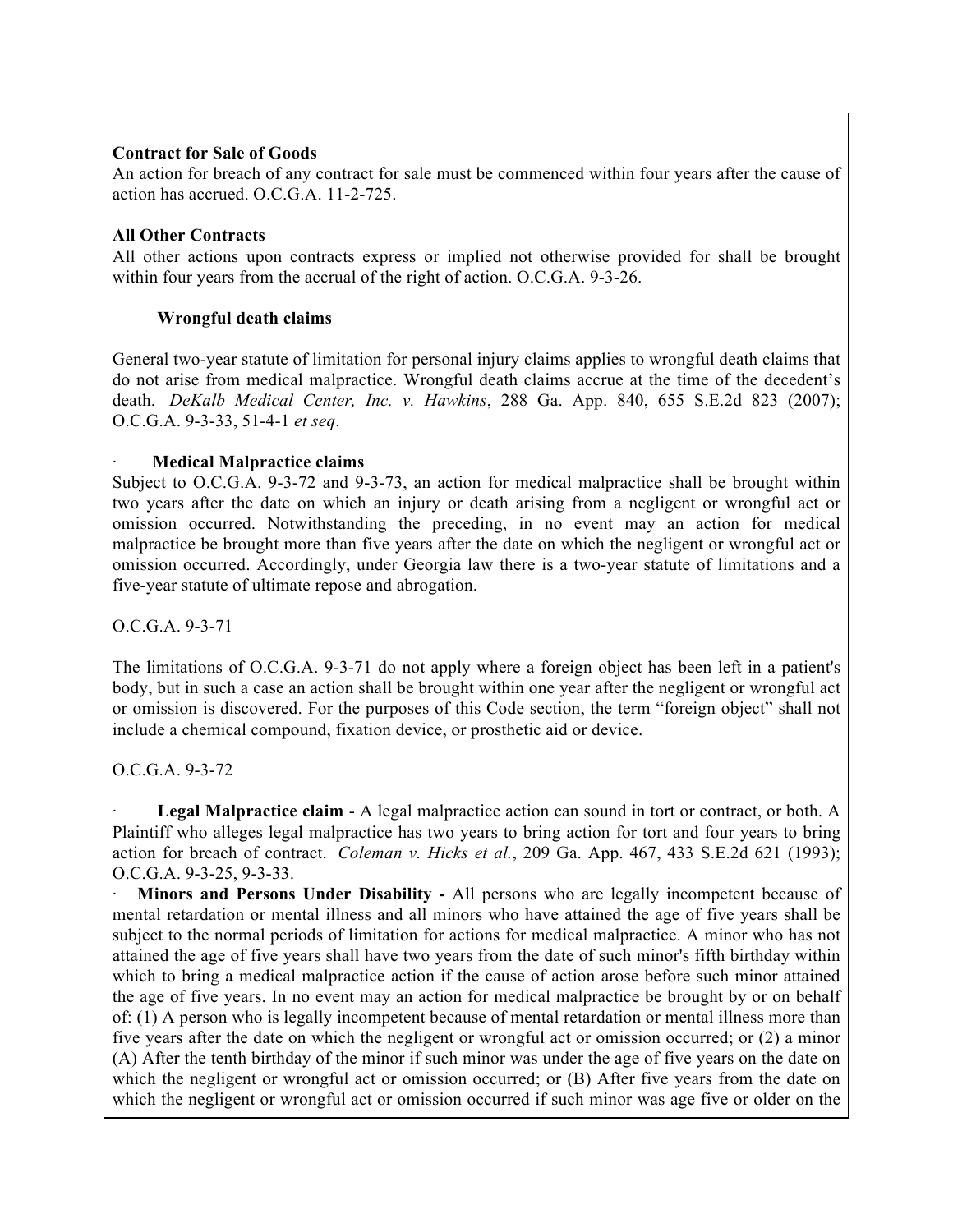date of such act or omission. These exceptions do not apply where a foreign object has been left in a patient's body.

O.C.G.A. 9-3-73

#### · **Libel/Battery/Assault/False Imprisonment:**

**Libel**

One year. O.C.G.A. 9-3-33.

### **Battery**

Two years. O.C.G.A. 9-3-33.

### **Assault**

Two years. O.C.G.A. 9-3-33.

### **False Imprisonment**

Two years. O.C.G.A. 9-3-33.

### Statute of Repose for Construction claims/Defective or Unsafe Condition to Real **Property:**

No action to recover damages:

(1) For any deficiency in the survey or plat, planning, design, specifications, supervision or observation of construction, or construction of an improvement to real property;

(2) For injury to property, real or personal, arising out of any such deficiency; or

(3) For injury to the person or for wrongful death arising out of any such deficiency

shall be brought against any person performing or furnishing the survey or plat, design, planning, supervision or observation of construction, or construction of such an improvement more than eight years after substantial completion of such an improvement.

Notwithstanding the preceding, in the case of such an injury to property or the person or such an injury causing wrongful death, which injury occurred during the seventh or eighth year after such substantial completion, an action in tort to recover damages for such an injury or wrongful death may be brought within two years after the date on which such injury occurred, irrespective of the date of death, but in no event may such an action be brought more than ten years after the substantial completion of construction of such an improvement.

# O.C.G.A. 9-3-51

### **C. Time for Filing an Answer**

### **Computation of Time**

Except as otherwise provided by law, when a period of time measured in days, weeks, months, years, or other measurements of time except hours is prescribed for the exercise of any privilege or the discharge of any duty, the first day shall not be counted but the last day shall be counted; and, if the last day falls on Saturday or Sunday, the party having such privilege or duty shall have through the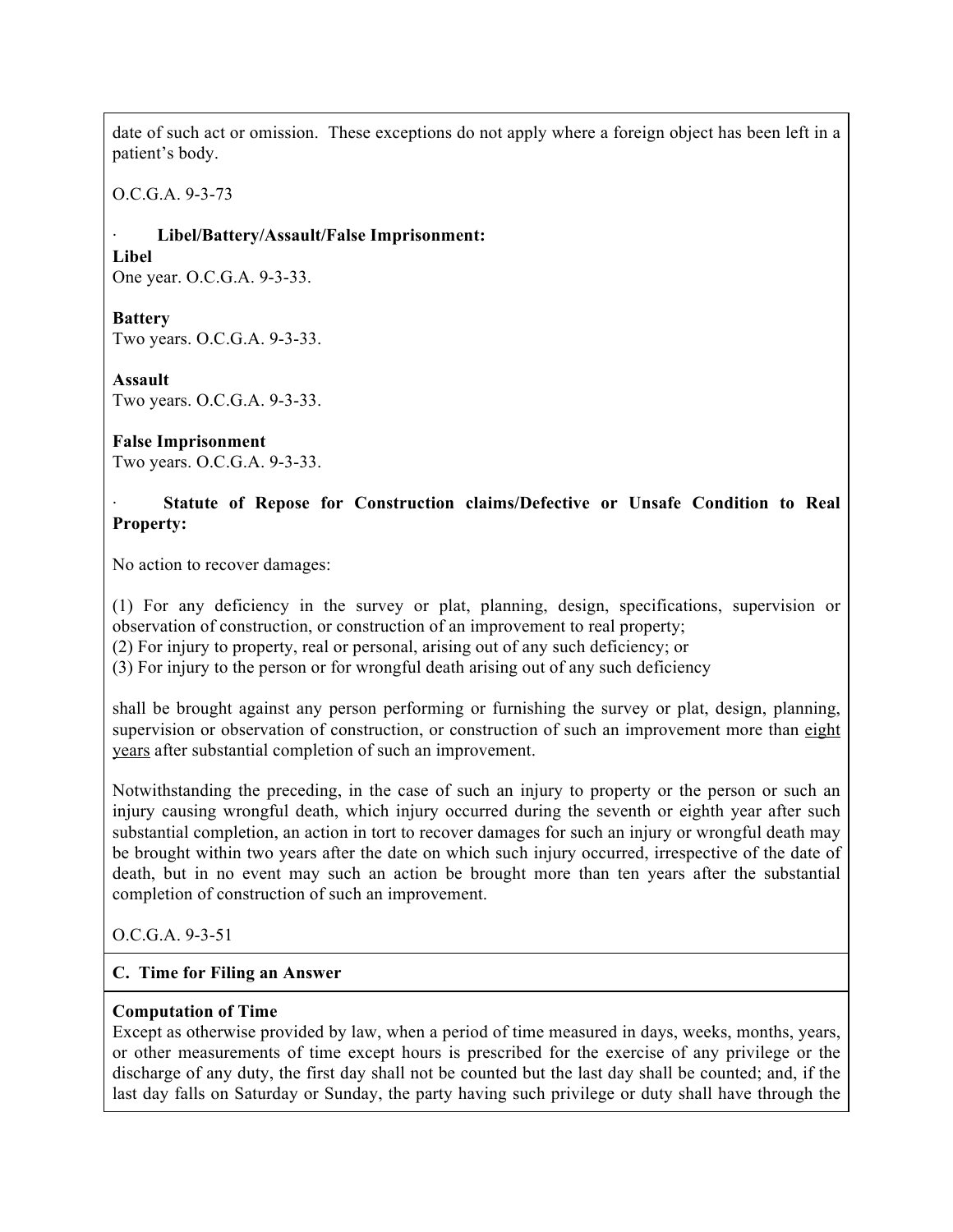following Monday to exercise the privilege or to discharge the duty. When the last day prescribed for such action falls on a public and legal holiday as set forth in O.C.G.A. 1-4-1, the party having the privilege or duty shall have through the next business day to exercise the privilege or to discharge the duty. When the period of time prescribed is less than seven days, intermediate Saturdays, Sundays, and legal holidays shall be excluded in the computation.

# O.C.G.A. 1-3-1

*Extension of time.* When by law or by a notice given thereunder or by order of court an act is required or allowed to be done at or within a specified time, the parties, by written stipulation of counsel filed in the action, may extend the period, or the court for cause shown may at any time in its discretion (1) with or without motion or notice, order the period extended if request therefor is made before the expiration of the period originally prescribed or as extended by a previous order, or (2) upon motion made after the expiration of the specified period, permit the act to be done where the failure to act was the result of excusable neglect; provided, however, that no extension of time shall be granted for the filing of motions for new trial or for judgment notwithstanding the verdict.

*Unaffected by expiration of term.* The period of time provided for the doing of any act or the taking of any proceeding is not affected or limited by the continued existence or expiration of a term of court, except as otherwise specifically provided by law. The continued existence or expiration of a term of court in no way affects the power of a court to do any act or take any proceeding in any civil action which has been pending before it, except as otherwise specifically provided by law.

*For motions; for affidavits.* A written motion, other than one which may be heard ex parte, and notice of the hearing thereof shall be served not later than five days before the time specified for the hearing, unless a different period is fixed by this chapter or by order of the court. Such an order may for cause shown be made on ex parte application. When a motion is supported by affidavit, the affidavit shall be served with the motion. Opposing affidavits may be served not later than one day before the hearing, unless the court permits them to be served at some other time.

*Additional time after service by mail or e-mail.* Whenever a party has the right or is required to do some act or take some proceedings within a prescribed period after the service of a notice or other paper, other than process, upon him or her, and the notice or paper is served upon the party by mail or e-mail, three days shall be added to the prescribed period.

O.C.G.A. 9-11-6.

# **Time for Filing An Answer**

A defendant shall serve his answer within 30 days after the service of the summons and complaint upon him, unless otherwise provided by statute. A cross-claim or counterclaim shall not require an answer, unless one is required by order of the court, and shall automatically stand denied.

# O.C.G.A. 9-11-12.

# **D. Dismissal R-Filing of Suit**

· Voluntary Dismissal/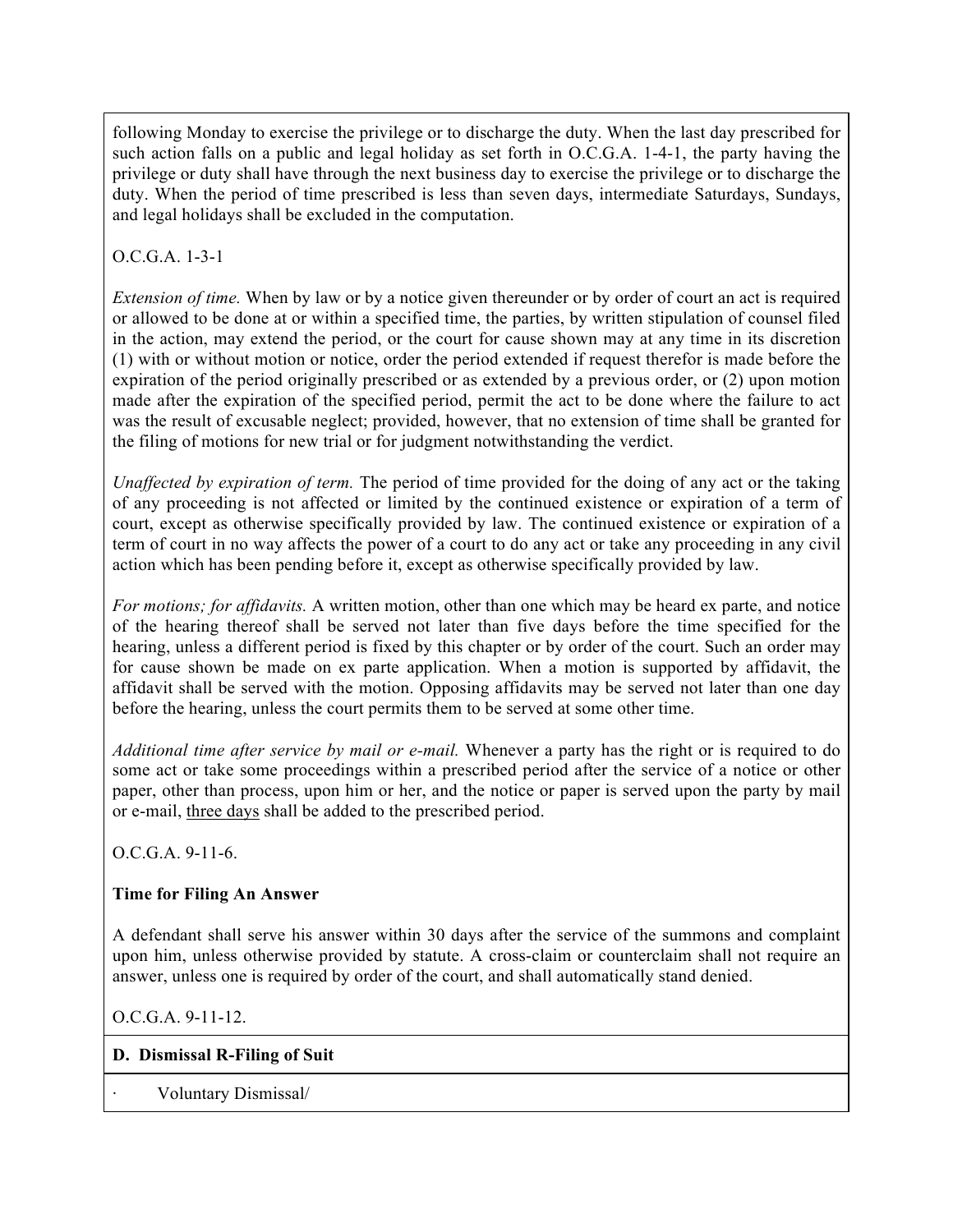### **By Plaintiff/Stipulation**

Except as provided for in O.C.G.A. 9-11-23(e) and 9-11-66 (dealing with class actions and receivers), a plaintiff has the right to voluntarily dismiss a lawsuit once without order or permission of the court by filing written notice of dismissal at any time before the first witness is sworn or by filing a stipulation of dismissal signed by all parties who have appeared in the action.

# **By Court Order**

Except as provided for above, an action shall not be dismissed upon the plaintiff's motion except upon order of the court and upon the terms and conditions as the court deems proper. If a counterclaim has been pleaded by a defendant prior to the service upon him or her of the plaintiff's motion to dismiss, the action shall not be dismissed against the defendant's objection unless the counterclaim can remain pending for independent adjudication by the court.

### **Effect**

A voluntary dismissal is without prejudice, except that the filing of a second notice of dismissal operates as an adjudication upon the merits.

### O.C.G.A. 9-11-41.

### **Liability**

### **A. Negligence**

### **Negligence**:

**Comparative Negligence**: If the plaintiff by ordinary care could have avoided the consequences to himself caused by the defendant's negligence, he is not entitled to recover. In other cases the defendant is not relieved, although the plaintiff may in some way have contributed to the injury sustained. O.C.G.A. 51-11-7. The plaintiff shall not be entitled to receive any damages if the plaintiff is 50 percent or more responsible for the injury or damages claimed. O.C.G.A 51-12-33(g).

**Contributory negligence**: Contributory negligence is an affirmative defense. The plaintiff must at all times exercise ordinary care for his own safety must, by his own negligence, be the sole proximate cause of his own injury. *Whatley v. Henry*, 65 Ga. App. 668, 674 (1941). In addition, the plaintiff must exercise ordinary care to avoid the consequences of the defendant's negligence once such negligence becomes apparent to him. *Id.*

# **B. Negligence Defenses**

· **Comparative negligence:** The plaintiff shall not be entitled to receive any damages if the plaintiff is 50 percent or more responsible for the injury or damages claimed. O.C.G.A 51-12-33(g).

**Assumption of the risk:** The plaintiff's action is completely barred where he (1) had actual knowledge of the danger (2) an understanding and appreciation of the risk associated with the danger and (3) a voluntary exposure to the risk. *Brown v. Sims*, 174 Ga. App. 243, 245 (1985)

**Last clear chance:** The doctrine of last clear chance arises when the plaintiff, by his own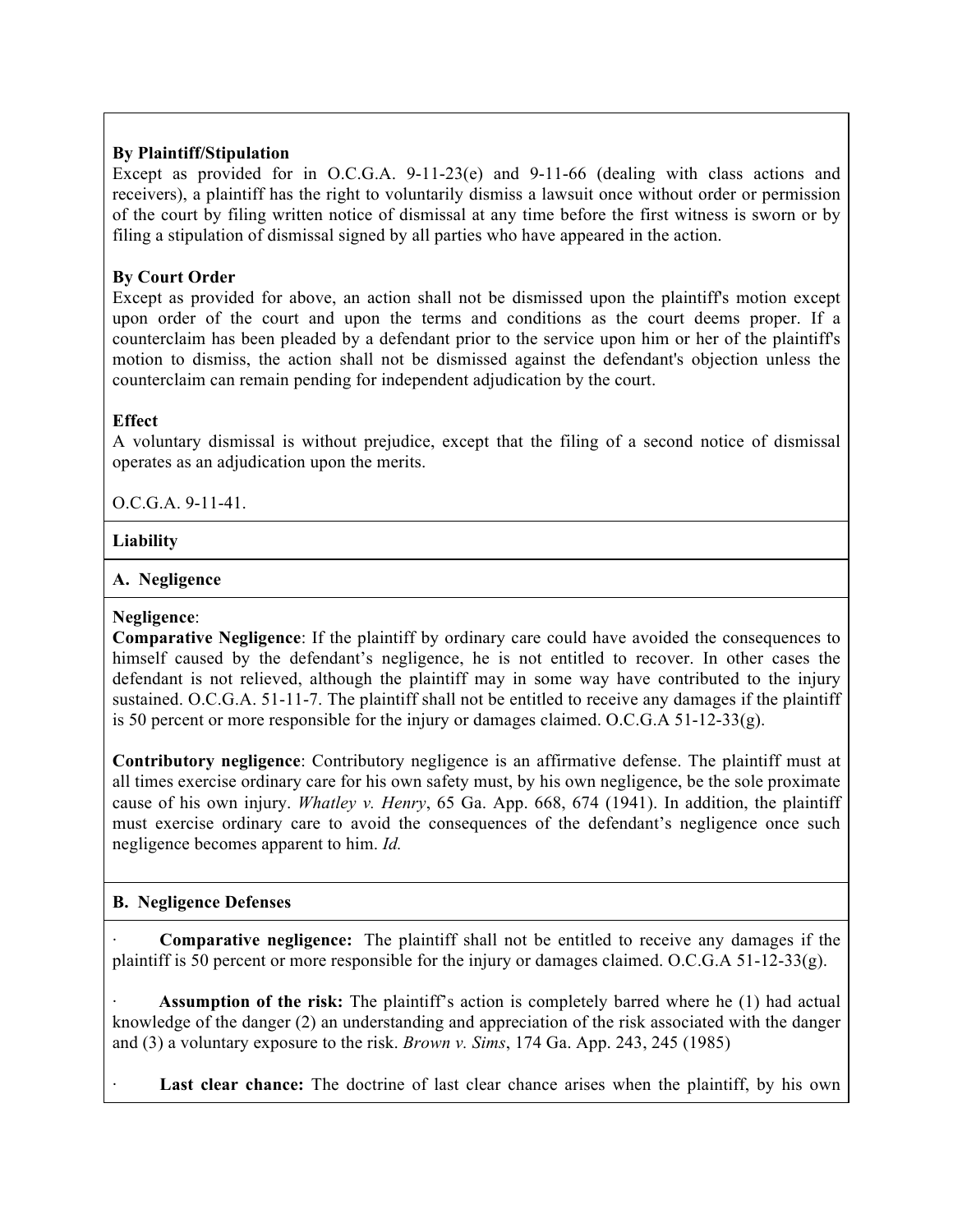negligence, places himself in a position of peril from which he is unable to extricate himself. If the defendant then realizes the plaintiff's position of peril and has an opportunity to avoid an injury by the exercise of ordinary care, then the defendant may be liable when injury to the plaintiff results from the defendant's failure to exercise due care under the circumstances. *Harrison v. Feather*, 178 Ga. App. 35 (1986).

Unavoidable accident: There is generally no liability where an accident could not have been prevented by the exercise of reasonable care. *Pirkle v. Triplett*, 155 Ga. App. 945, 946 (1980).

**Sudden emergency:** A person in a sudden emergency may be deemed to be in the exercise of ordinary care, even though he may have chosen a dangerous course of conduct, if such conduct seemed safest under the circumstances at the time. *Gordon v. Gordon*, 133 Ga. App. 520, 524 (1970).

Act of God: When the cause of an injury is a natural accident, it will serve to bar the plaintiff from recovery. *Baldwin Processing Co. v. Georgia Power Co.,* 112 Ga. App. 92 (1965). · **Others**

### **C. Gross Negligence, Recklessness, Willful and Wanton Conduct**

**Gross negligence:** Gross negligence is defined as the absence of 'slight diligence," or that degree of care which every man of common sense, however inattentive he may be, exercises under the same or similar circumstances. OCGA 51-1-4.

**Recklessness, willfulness, and wantonness:** Willful and wanton misconduct is so reckless or so charged with conscious indifference to the consequences of others, as to be deemed equivalent in spirit to an actual intent to inflict injury or to do harm. *Reliance Ins. Co. v. Walker County*, 208 Ga. App. 729, 731 (1993).

### **D. Negligent Hiring and Retention**

**Negligent Hiring:** An employer has a duty to exercise reasonable ordinary care not to hire an employee the employer knew or should have known posed a risk of harm to others where it is reasonably foreseeable from the employee's tendencies or propensities that the employee could cause the type of harm sustained. *Munroe v. Universal Health Services, Inc.*, 277 Ga. 861 (2004).

**Negligent retention:** The elements of negligent retention are identical to that of negligent hiring, the only difference being that with negligent retention, the employer retains a dangerous employee.

### **E. Negligent Entrustment**

The owner of a motor vehicle may be liable for injuries caused by the vehicle's operation by one whom the owner has permitted to operate the vehicle, with the knowledge that such person was incompetent to operate the vehicle safely, because of the operator's age, lack of experience, physical or mental condition, intoxication, or his habit of recklessness in operating a motor vehicle. *Clarke v. Cox*, 197 Ga. App. 83 (1990); *Wilson v. Ortiz*, 232 Ga. App. 191 (1998).

# **F. Dram Shop**

A person who willfully knowingly, and unlawfully sells, furnishes, or serves alcoholic beverages to a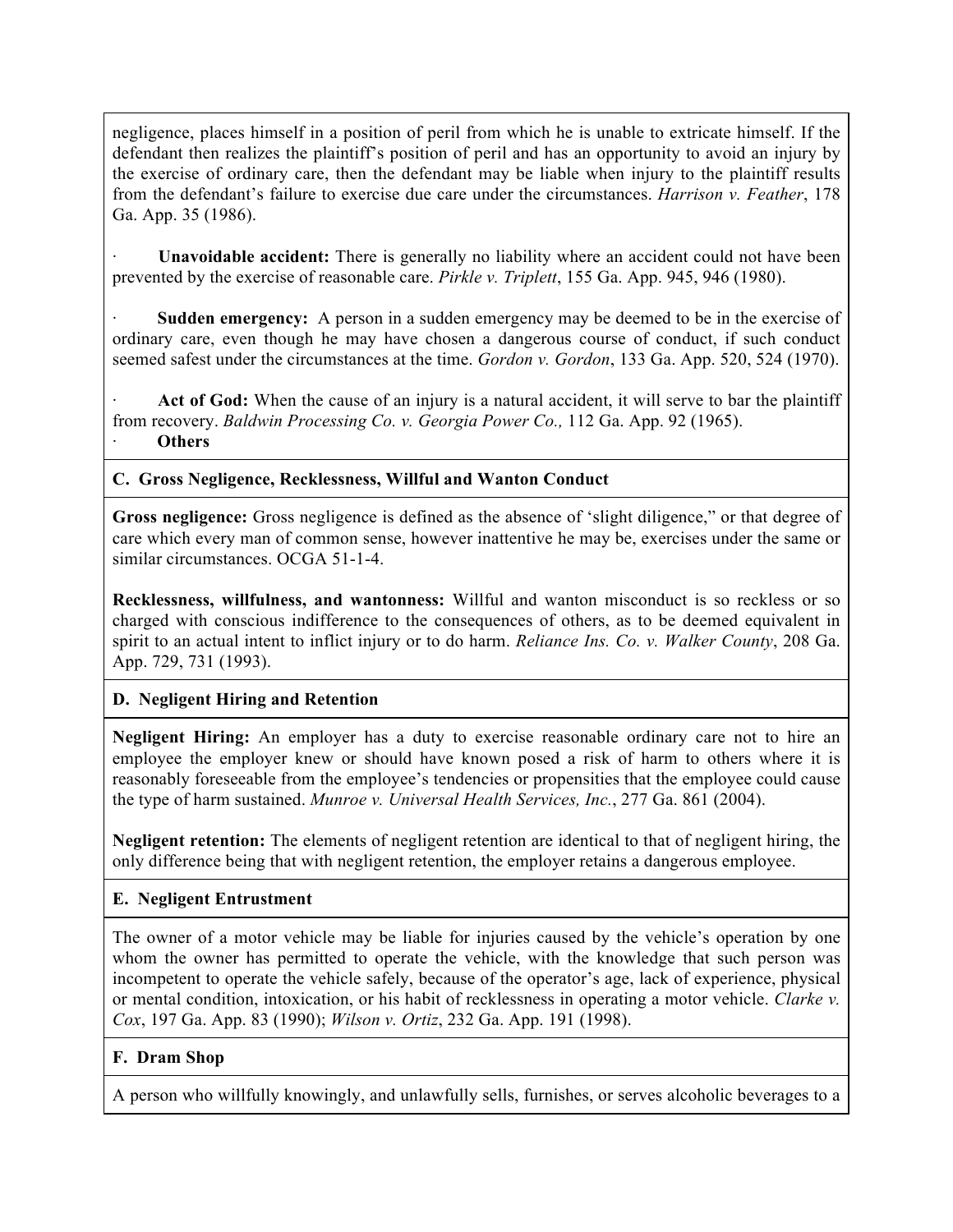person who is not of lawful drinking age, or to a person who is in a state of intoxication, knowing that such person will soon be driving a motor vehicle, may become liable for injury or damage caused by or resulting from the intoxication of such minor or person when the sale, furnishing, or serving in the proximate cause of such injury or damage. O.C.G.A. 51-1-40.

### **G. Joint and Several Liability**

Joint and Several has been abolished in Georgia. When an action is brought against multiple defendants and the plaintiff is to some degree responsible for the injury or damages claimed, the jury, in its determination of the total amount of damages to be awarded, if any, shall determine the percentage of fault to the plaintiff and the judge shall reduce the amount of damages otherwise awarded to the plaintiff in proportion to his or her percentage of the fault. O.C.G.A 51-12-33(a). Next, the jury shall apportion its award of damages among persons who are liable according to the percentage of fault of each person. Damages apportioned by the jury shall be the liability of each person against whom they are awarded, shall not be a joint liability among the persons liable, and shall not be subject to a right of any contribution.

### **H. Wrongful Death and/or Survival Actions**

The surviving spouse or, if there is no surviving spouse, a child or children, either minor or sui juris, may recover for the homicide of the spouse or parent the full value of the life of the decedent, as shown by the evidence. O.C.G.A. 51-4-2(a). Georgia also provides wrongful death actions for the death of a child. O.C.G.A. 19-7-1.

### **I. Vicarious Liability**

**Vicarious Liability:** Every person shall be liable for torts committed by his wife, his child, or his servant by his command or in the prosecution and within the scope of his business, whether the same are committed by negligence or voluntarily. O.C.G.A. 51-2-2.

**Agency**: To recover under a theory of apparent agency, the plaintiff must establish (1) that the alleged principal held out another as its agent (2) that the plaintiff justifiably relied on the alleged agent's or care based on the alleged principal's representation and (3) that this justifiable reliance led to the injury. *Caldwell Banker Real Estate Corp. v. Degraft-Hanson*, 266 Ga. App. 23, 26 (2004).

### **J. Exclusivity of Workers' Compensation**

The Georgia Workers' Compensation Act provides that certain individuals, including an employee's employer, the employer's alter egos, and the employee's co-workers, are all immune from tort liability for any injury or disease on the employee's part to which the Act is applicable. O.C.G.A. 34-9-11(a). In order to enjoy such tort immunity, a party must have given some *quid pro quo*, such as liability for workers' compensation benefits. O.C.G.A. § 34-9-11 expressly provides for immunity from tort suit for "any person who, pursuant to a contract or agreement with an employer, provides workers' compensation benefits to an injured employee."

### **Damages**

### **A. Statutory Caps on Damages**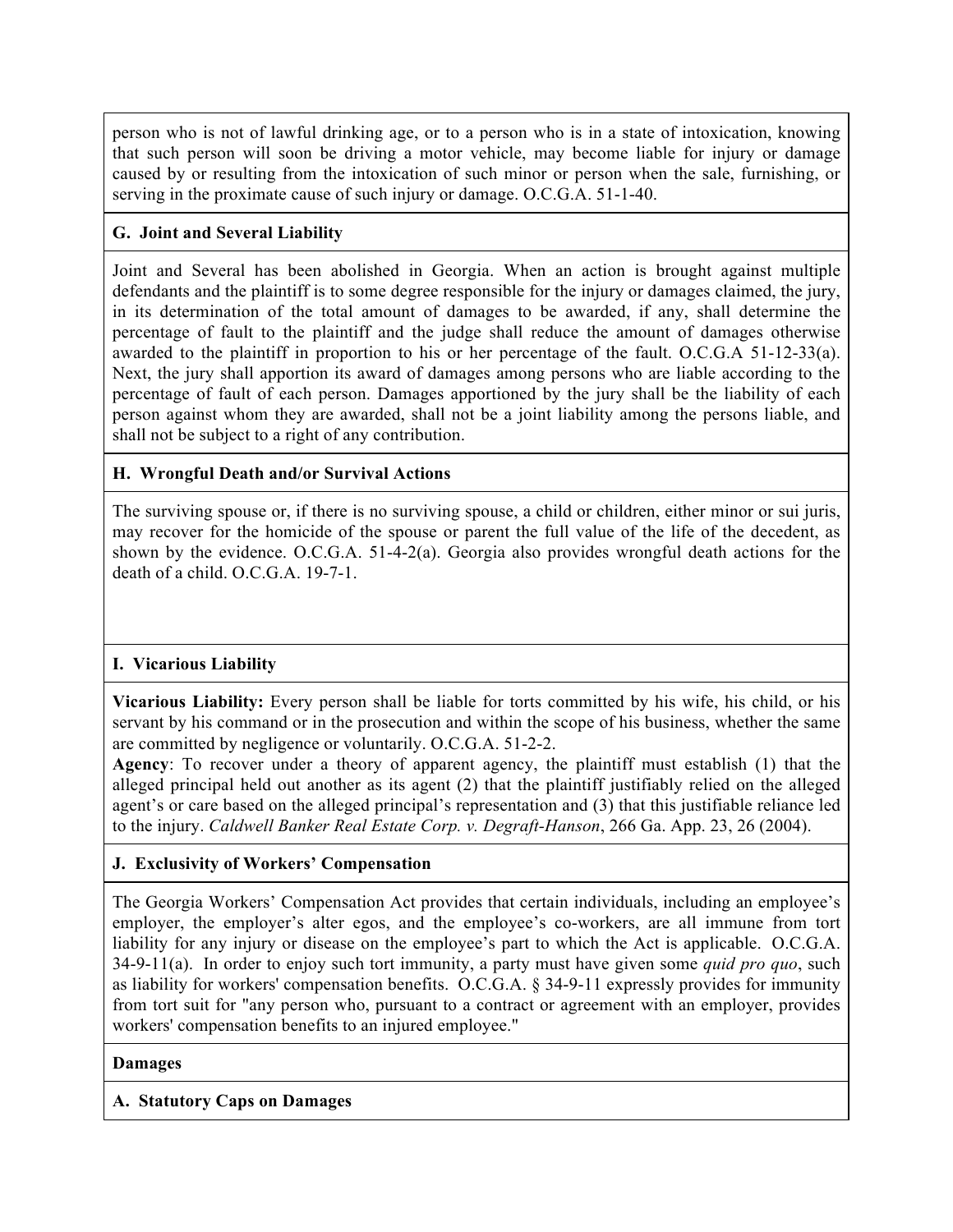**Tort Claims Act:** In a tort action against the state, no person shall recover a sum exceeding \$1 million because of loss arising from a single occurrence, and the state's aggregate liability per occurrence shall not exceed \$3 million. O.C.G.A. 50-21-29.

**Cap on Non-Economic Damages in Medical Malpractice Actions:** O.C.G.A. 51-13-1, the statute limiting awards of noneconomic damages in medical malpractice cases to a predetermined amount violated, Georgia's constitutional right to jury trial. *Atlanta Oculoplastic Surgery, P.C. v. Nestlehutt*, 286 Ga. 731 (2010).

**B. Compensatory Damages for Bodily Injury**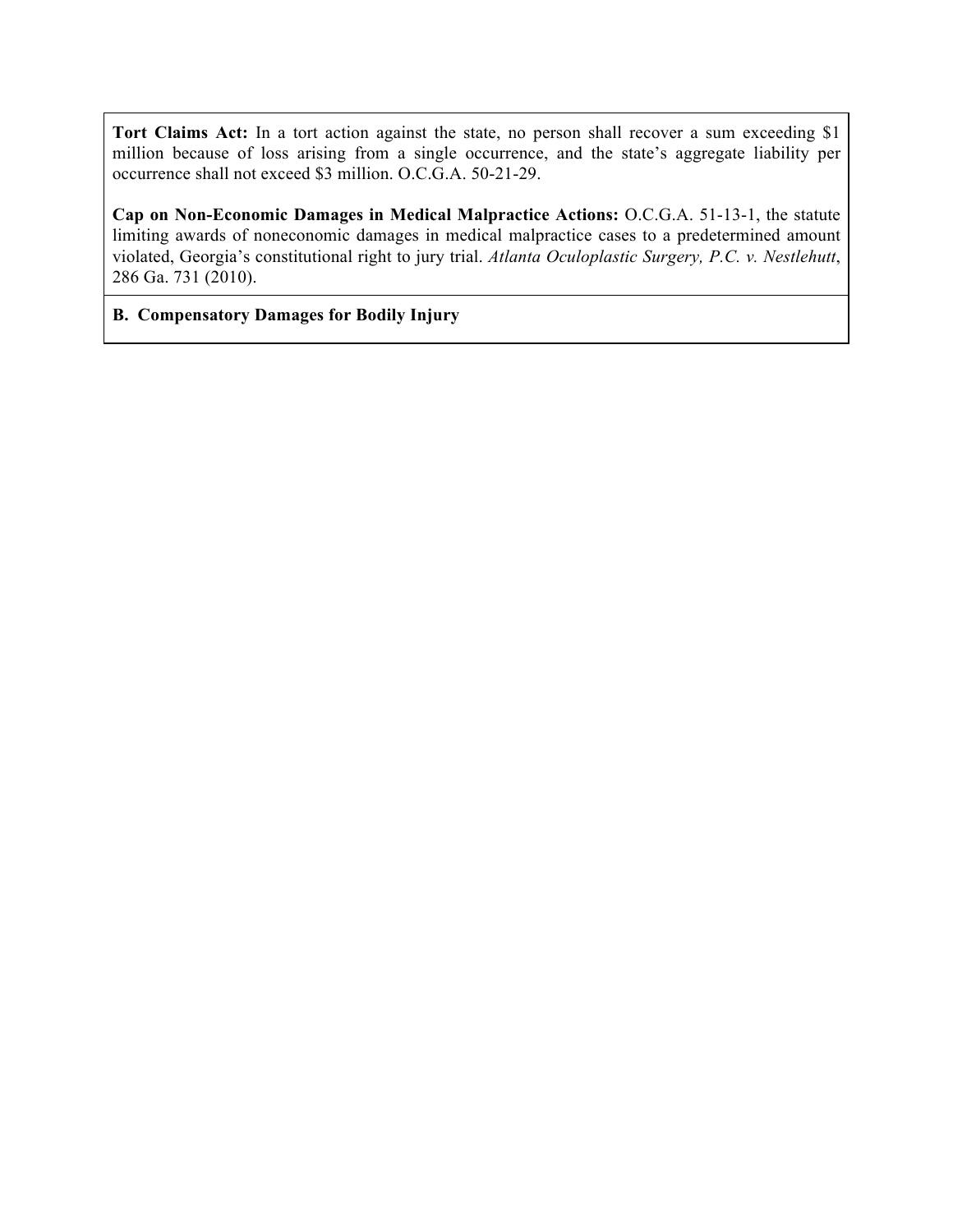Damages may be either general or special, direct or consequential.

O.C.G.A. 51-12-1.

General damages are those which the law presumes to flow from any tortious act; they may be recovered without proof of any amount. Special damages are those which actually flow from a tortious act; they must be proved in order to be recovered. Direct damages are those which follow immediately upon the doing of a tortious act. Consequential damages are those which are the necessary and connected effect of a tortious act, even though they are to some extent dependent upon other circumstances.

O.C.G.A. 51-12-2, 51-12-3

Damages are given as compensation for injury; generally, such compensation is the measure of damages where an injury is of a character capable of being estimated in money. If an injury is small or the mitigating circumstances are strong, nominal damages only are given.

O.C.G.A. 51-12-4.

In a tort action in which there are aggravating circumstances, in either the act or the intention, the jury may give additional damages to deter the wrongdoer from repeating the trespass or as compensation for the wounded feelings of the plaintiff.

O.C.G.A. 51-12-5.

In a tort action in which the entire injury is to the peace, happiness, or feelings of the plaintiff, no measure of damages can be prescribed except the enlightened consciences of impartial jurors.

O.C.G.A. 51-12-6.

In all cases, necessary expenses consequent upon an injury are a legitimate item in the estimate of damages.

O.C.G.A. 51-12-7.

If the damage incurred by the plaintiff is only the imaginary or possible result of a tortious act or if other and contingent circumstances preponderate in causing the injury, such damage is too remote to be the basis of recovery against the wrongdoer.

O.C.G.A. 51-12-8.

Damages which are the legal and natural result of the act done, though contingent to some extent, are not too remote to be recovered. However, damages traceable to the act, but which are not its legal and natural consequence, are too remote and contingent to be recovered.

O.C.G.A 51-12-9.

When a tort is committed, a contract is broken, or a duty is omitted with knowledge and for the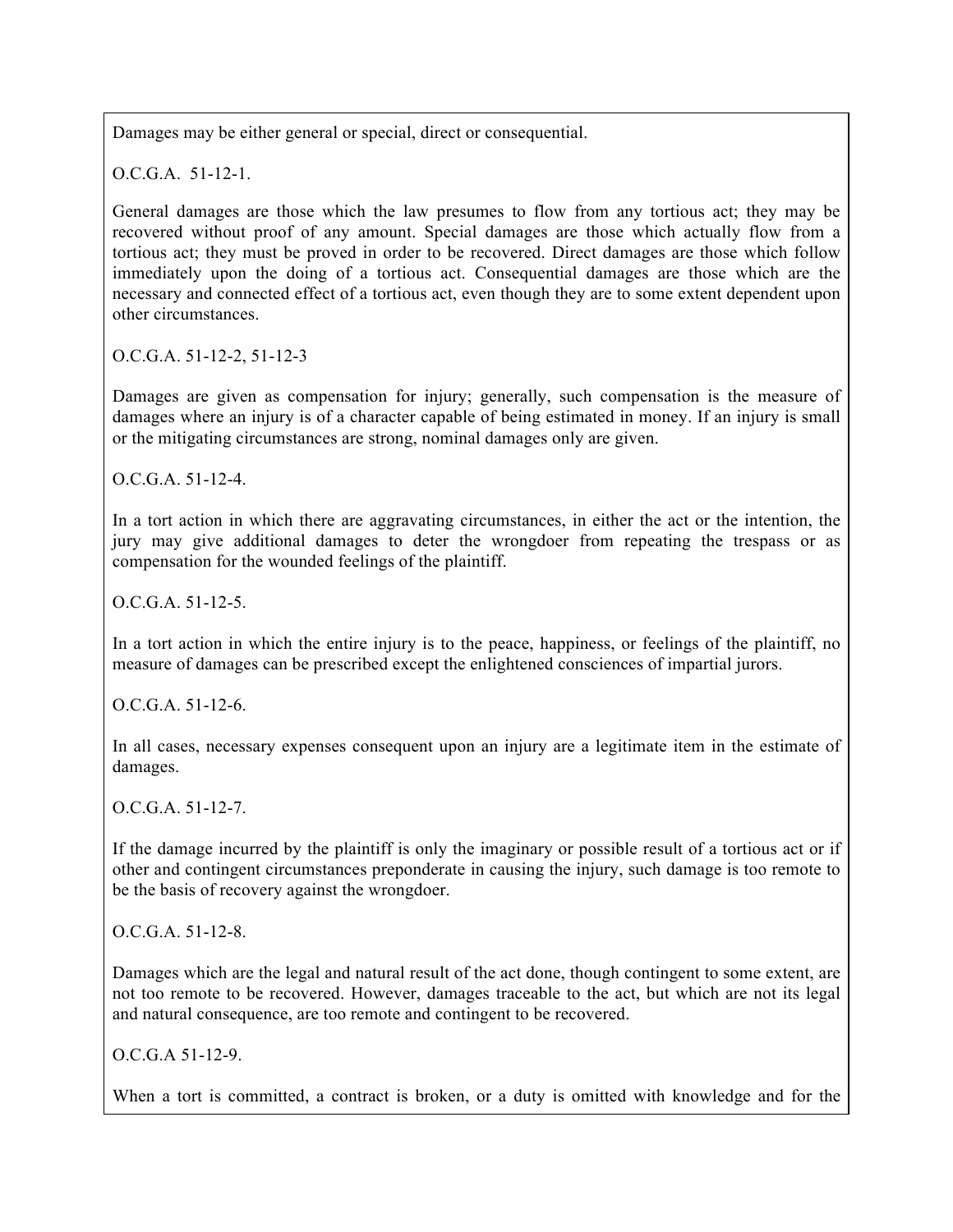purpose of depriving the plaintiff of certain contemplated benefits, the remote damages occasioned thereby become a proper subject for the consideration of the jury.

O.C.G.A. 51-12-10.

When a person is injured by the negligence of another, he must mitigate his damages as far as is practicable by the use of ordinary care and diligence. However, this duty to mitigate does not apply in cases of positive and continuous torts.

O.C.G.A 51-12-11.

#### **C. Collateral Source**

A tortfeasor cannot diminish the amount of liability as the result of payments made to the plaintiff by a third party who is not a joint tortfeasor. *Bennett v. Haley*, 132 Ga. App. 512 (1974).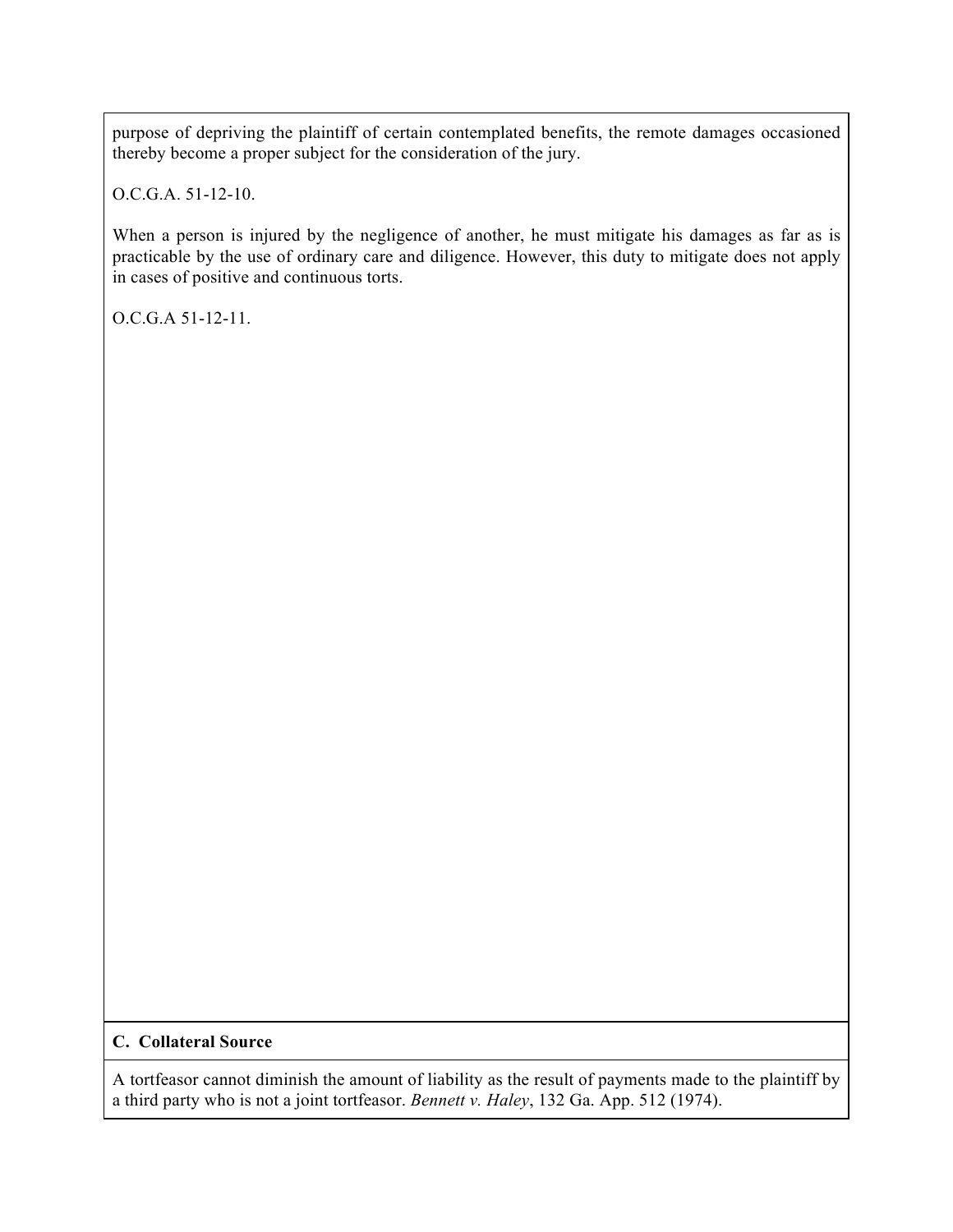## **D. Pre-Judgment/Post-Judgment Interest**

All liquidated demands, where by agreement or otherwise the sum to be paid is fixed or certain, bear interest from the time the party shall become liable and bound to pay them; if payable on demand, they shall bear interest from the time of the demand. O.C.G.A. 7-4-16. A demand is considered liquidated with the only issue contested by the insurer is the existence of coverage and not the amount of the claim. *Enfinger v. International Indem. Co.*, 257 Ga. 385 (1987).

Post-judgment interest is due from the date when the judgment is entered until the date when the judgment is paid. *St. Paul Reinsurance Company, Ltd. v. Ross*, 276 Ga. App. 135 (2005).

Interest on Unliquidated Damages is governed by O.C.G.A. 51-12-14.

### **E. Damages for Emotional Distress**

### **Mental Anguish as an Element of Actual Damages**

Where there is a physical injury or pecuniary loss, compensatory damages include recovery for accompanying mental pain and suffering.

*Westview Cemetery, Inc. v. Blanchard*, 234 Ga. 540, 216 S.E.2d 776 (1975).

### **Intentional Infliction of Emotional Distress:**

For a plaintiff to prevail on a claim for intentional infliction of emotional distress, she must present evidence demonstrating that the alleged conduct was: (1) intentional or reckless, (2) extreme and outrageous, and (3) the cause of severe emotional distress.

The rule of thumb in determining whether a defendant's conduct is sufficiently extreme and outrageous, so as to support an intentional infliction of emotional distress claim, is whether the recitation of the facts to an average member of the community would arouse her resentment against the defendant so that she would exclaim, "Outrageous!".

*Wilcher v. Confederate Packaging, Inc.*, 287 Ga. App. 451, 651 S.E.2d 790 (2007).

In a tort action in which the entire injury is to the peace, happiness, or feelings of the plaintiff, no measure of damages can be prescribed except the enlightened consciences of impartial jurors. In such an action, punitive damages under O.C.G.A. 51-12-5 or O.C.G.A. 51-12-5.1 shall not be awarded.

O.C.G.A. 51-12-6

# **Negligent Infliction of Emotional Distress:**

Georgia applies the impact rule to cases in which a party seeks to recover for emotional distress in a claim involving negligent conduct. The impact rule for recovery for negligent infliction of emotional distress has three elements: (1) a physical impact to the plaintiff; (2) the physical impact causes physical injury to the plaintiff; and (3) the physical injury to the plaintiff causes the plaintiff's mental suffering or emotional distress. A party claiming negligent infliction of emotional distress must show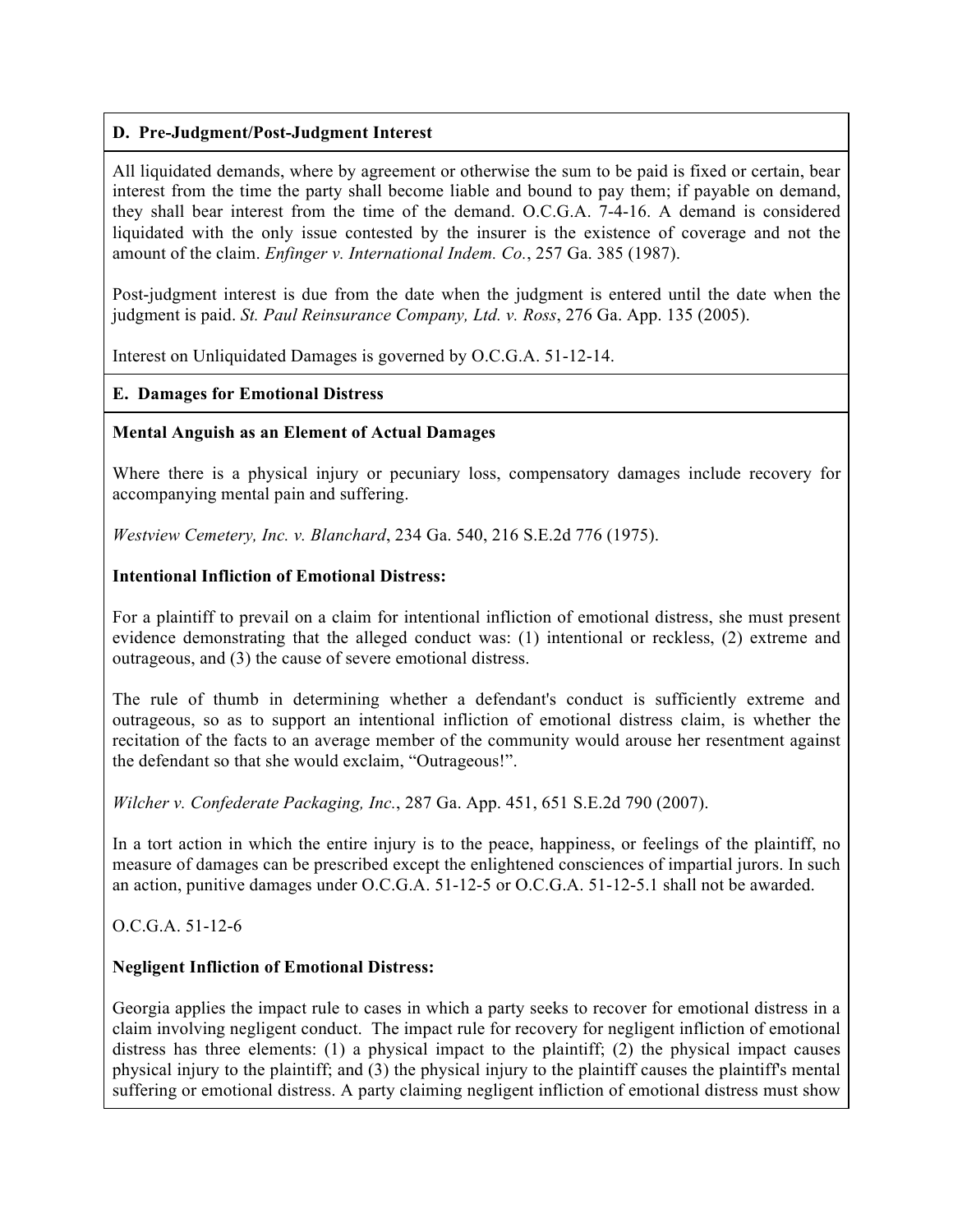a physical impact resulting in physical injury.

*Clarke v. Freeman*, 302 Ga. App. 831, 692 S.E.2d 80 (2010).

# **F. Wrongful Death and/or Survival Action Damages**

The measure of damages in a wrongful death action is the full life of the decedent as shown by the decedent. O.C.G.A. 51-4-2(a). The economic element of wrongful death damages are those items having a proven monetary value, such as lost potential lifetime earnings, income, or services. *Consolidated Freightways Corp. of Delaware v. Futrell*, 201 Ga. App. 233 (1991). The intangible element of damages include those lost intangible items of life whose value cannot be precisely quantified, such as the value of the decedent's society, advice, and counsel as determined by the enlightened conscience of the jury. *Id.* There is no recovery for damages, including mental or emotional suffering, experienced by the decedent's survivors. *Carroll Fulmer Logistics Corp. v. Hines*, 309 Ga. App. 695 (2011).

# **G. Punitive Damages**

Punitive damages may be awarded only in such tort actions in which it is proven by clear and convincing evidence that the defendant's actions showed willful misconduct, malice, fraud, wantonness, oppression, or that entire want of care which would raise the presumption of conscious indifference to consequences. O.C.G.A. 51-12-5.1(b).

## **H. Diminution in Value of Damaged Vehicle**

One way to prove damages to a motor vehicle caused by a collision is by showing the difference between the fair market value of the vehicle before the collision as compared with the market value of the vehicle after the collision. *Myers v. Thornton*, 224 Ga. App. 326 (1997).

# **I. Loss of Use of Motor Vehicle**

There are two ways to prove damages to a motor vehicle caused by a collision: (1) By showing the difference between the fair market value of the vehicle before and after the collision; and (2) Proof of necessary repairs that are the direct and proximate result of the collision and which represent the reasonable value of labor and material used for the repairs. Repair costs, however, are not recoverable to the extent that they exceed the market value of the property before the damage.

*Chapman v. Hepburn*, 191 Ga. App. 909, 383 S.E.2d 352, 353 (1989).

The purchase or invoice price of personal property does not alone establish its value. The jury also must consider the condition of the property at the time of the incident as well as changes in market value between the purchase date and incident date.

*Portland Forest Products v. Garland Lumber Sales, Inc.*, 199 Ga. App. 479, 405 S.E.2d 307, 308 (1991).

When a plaintiff seeks recovery for damages to an automobile, he may claim the reasonable value of repairs made necessary by the collision, together with hire on the vehicle while rendered incapable of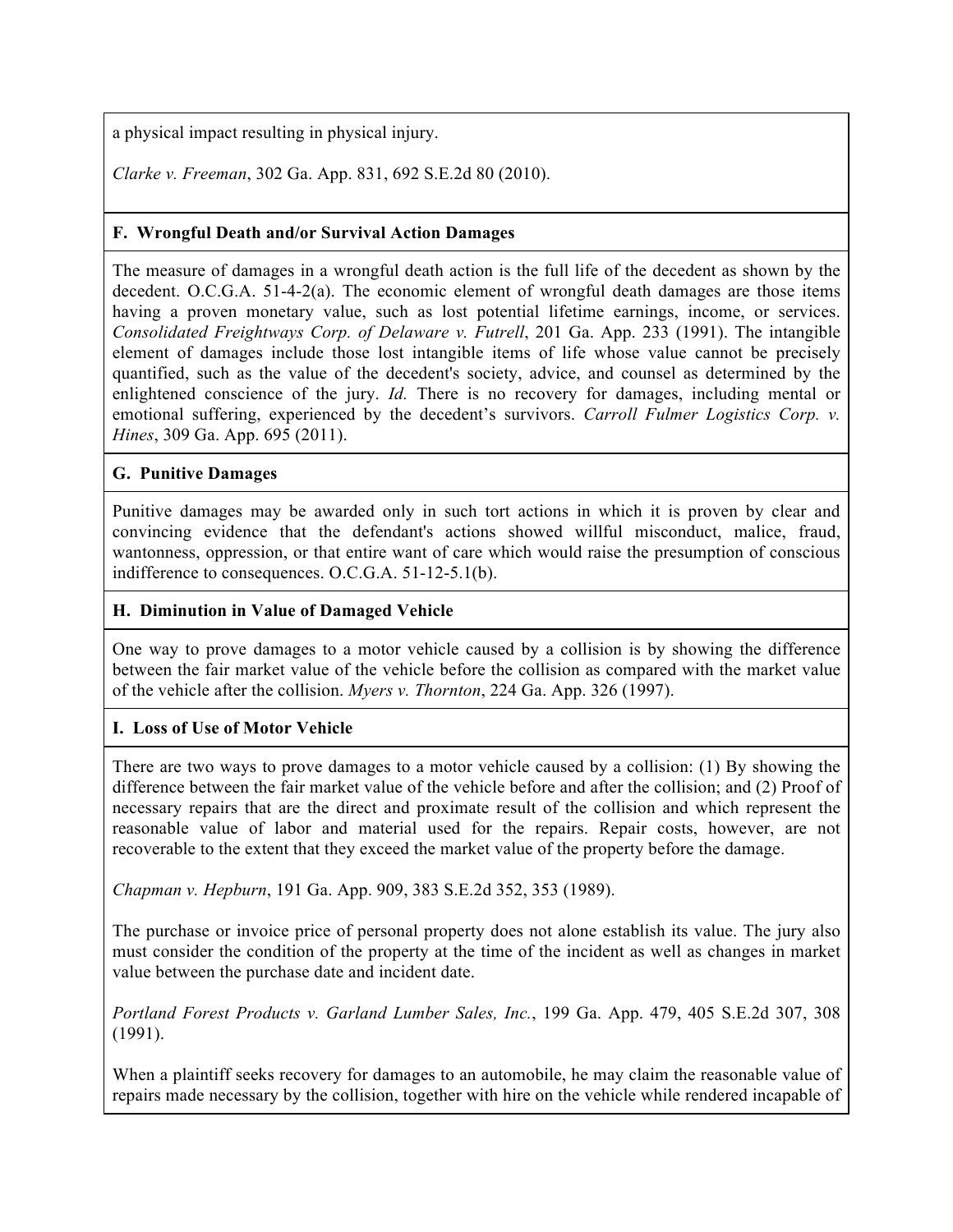use, and the value of any permanent impairment, provided the aggregate amount of these items does not exceed the fair market value of the automobile before the injury; in the alternative, plaintiff may prove the difference in fair market value of the property before the injury and afterwards.

*Canal Ins. Co. v. Tullis*, 237 Ga. App. 515, 515 S.E.2d 649 (1999).

#### **Evidentiary Issues**

#### **A. Preventability Determination**

A defendant company's internal report of a vehicular accident involving the defendant truck driver and a motorist was not inadmissible subsequent remedial-measures evidence to the extent that the evidence was submitted for some purpose other than showing negligence where the evidence might have been used to prove a fact such as the motorist signaled before merging into the truck driver's lane, the truck driver flashed his lights to give the motorist permission to merge, or the truck driver was guilty of aggressive driving. *Tyson v. Old Dominion Freight Line, Inc.*, 270 Ga. App. 897 (2004).

A trial court's prohibition against the use of a defendant company's internal report of a vehicular accident involving the defendant truck driver and the motorist specifically concluding that the collision was preventable was not an abuse of discretion because, with regard to the company's finding that the collision was preventable, the company's definition of "preventable" was different from the standard of liability. This ruling is based on the court's discretion to determine whether the evidence's prejudicial effect outweighs its probative value. *Tyson v. Old Dominion Freight Line, Inc.*, 270 Ga. App. 897 (2004).

### **B. Traffic Citation from Accident**

It is well-settled that in a civil action for damages a plaintiff may not show that charges were brought against a defendant or that the defendant was required to make an appearance in traffic court for a violation of law alleged to have proximately resulted in the plaintiff's injuries. *Emory v. Dobson*, 206 Ga. App. 482, 483 (1992). However, a defendant's plea of guilty to a criminal charge arising out of the accident is admissible on the question of negligence. *Eubanks v. Waldron*, 263 Ga. App. 75 (2003).

#### **C. Failure to Wear a Seat Belt**

The failure of an occupant of a motor vehicle to wear a seat safety belt in any seat of a motor vehicle which has a seat safety belt or belts shall not be considered evidence of negligence or causation, shall not otherwise be considered by the finder of fact on any question of liability of any person, corporation, or insurer, shall not be any basis for cancellation of coverage or increase in insurance rates, and shall not be evidence used to diminish any recovery for damages arising out of the ownership, maintenance, occupancy, or operation of a motor vehicle. O.C.G.A. 40-8-76.1(d).

#### **D. Failure of Motorcyclist to Wear a Helmet**

No person shall operate or ride upon a motorcycle unless he or she is wearing protective headgear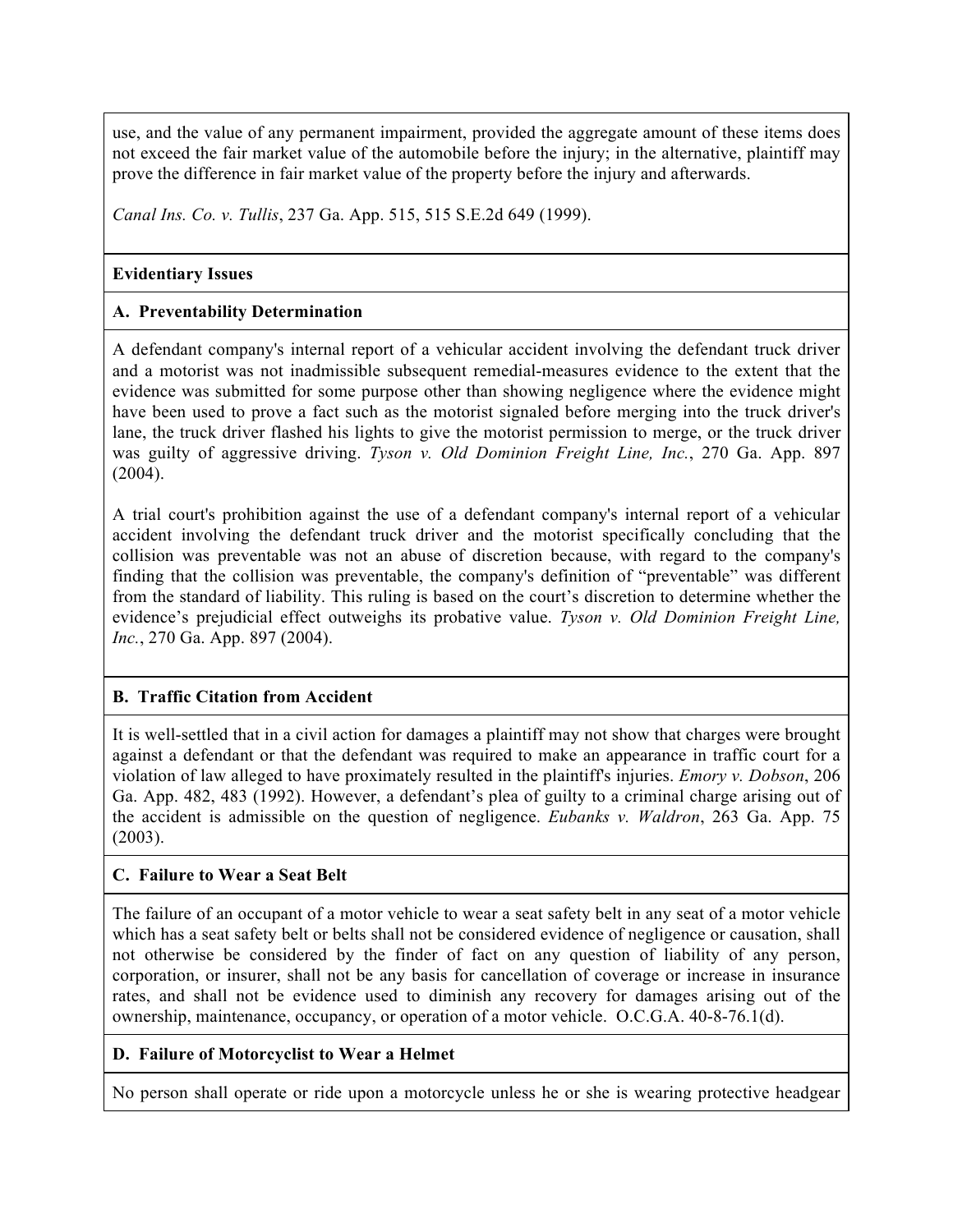which complies with standards established by the commissioner of public safety. O.C.G.A. 40-6-315. Motorcyclist's operation of motorcycle...without his wearing protective headgear would constitute violation of law, imposing liability on him for own injuries to extent that any such violation contributed proximately to claimed injuries. *Green v. Gaydon*, 174 Ga. App. 796, 331 S.E.2d 106 (1985).

#### **E. Evidence of Alcohol or Drug Intoxication**

Evidence of alcohol consumption is admissible as to the question of whether a motorist's consumption of alcohol impaired his driving capabilities and entered into the proximate cause of the collision. *Schwartz v. Brancheau*, 306 Ga. App. 463 (2010)

### **F. Testimony of Investigating Police Officer**

Where investigating officer's opinion relating to automobile accident is based on his examination of physical evidence at scene, and not solely on statements of witnesses, and where he does not opine as to ultimate issue of a party's negligence, his opinion on cause of accident is admissible in a negligence action as an assessment of fact and not a legal conclusion or a conclusion constituting a mixture of law and fact.

*Fortner v. Town of Register*, 289 Ga. App. 543, 657 S.E.2d 620 (2008).

### **G. Expert Testimony**

If scientific, technical, or other specialized knowledge will assist the trier of fact to understand the evidence or to determine a fact in issue, a witness qualified as an expert by knowledge, skill, experience, training, or education may testify thereto in the form of an opinion or otherwise, if: (1) The testimony is based upon sufficient facts or data; (2) The testimony is the product of reliable principles and methods; and (3) The witness has applied the principles and methods reliably to the facts of the case which have been or will be admitted into evidence before the trier of fact. O.C.G.A. 24-7-703.

#### **H. Collateral Source**

Georgia follows the traditional rule that collateral source evidence is inadmissible. The collateral source rule precludes a tort defendant from introducing evidence that the plaintiff received benefits from a third party who is not a joint tortfeasor. *Glover v. Colbert*, 210 Ga. App. 666 (1993).

#### **I. Recorded Statements**

To establish proper foundation for admission of sound recording into evidence, it must be shown that the mechanical transcription device was capable of taking testimony, that the operator of the device was competent to operate the device, that changes, additions, or deletions have not been made, and that the testimony was elicited freely and voluntarily made, without any kind of duress; further, the authenticity and correctness of the recordings must be established, the manner of preservation of the record must be shown, and the speakers must be identified.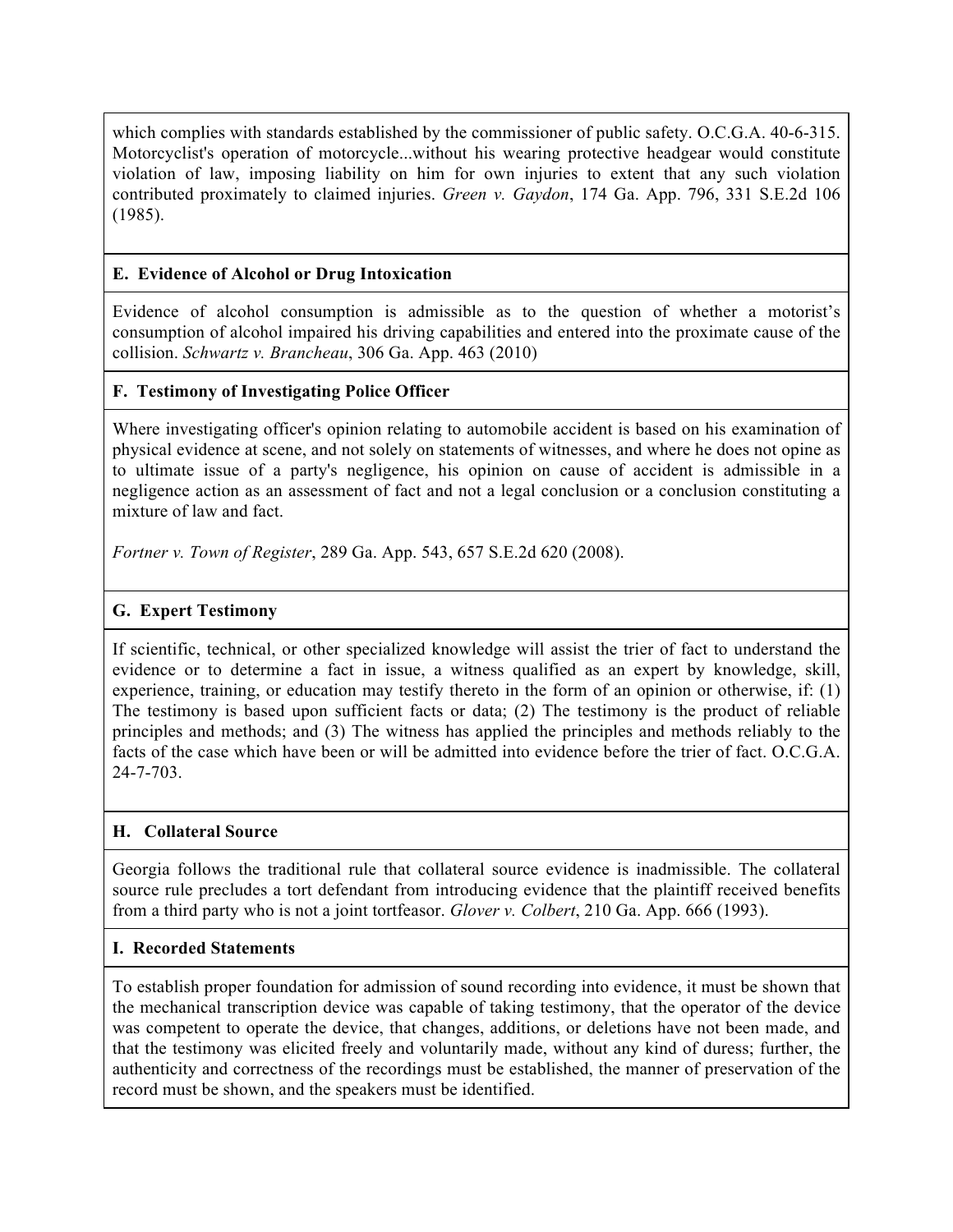*Russell v. Superior K-9 Serv., Inc.*, 242 Ga. App. 896, 531 S.E.2d 770 (2000).

### **J. Prior Convictions**

Evidence of a prior conviction may be used to impeach a witness. Whether a prior conviction is impeachable depends on the type of conviction and whether it occurred within the past 10 years, as set forth in O.C.G.A. 24-6-609.

# **K. Driving History**

Proof of a poor driving record or of a driver's general character for carelessness or recklessness in driving is not admissible to show negligence, and similarly, proof of a good driving record or of a driver's general character for carefulness in driving is inadmissible to show lack of negligence.

*Purcell v. Kelley*, 286 Ga. App. 117, 648 S.E.2d 454 (2007).

Evidence of a poor driving record is admissible to show that the owner knew of the driver's incompetency, or should have known in the exercise of the duty imposed upon it by law, in a negligent entrustment action where the owner of the entrusted vehicle is bound by law to check the driver's qualifications.

*Smith v. Tommy Roberts Trucking Co.*, 209 Ga. App. 826, 830, 435 S.E.2d 54, 58 (1993).

### **L. Fatigue**

Georgia has adopted the Federal Motor Carrier Regulations.

No driver shall operate a commercial motor vehicle, and a motor carrier shall not require or permit a driver to operate a commercial motor vehicle, while the driver's ability or alertness is so impaired, or so likely to become impaired, through fatigue, illness, or any other cause, as to make it unsafe for him/her to begin or continue to operate the commercial motor vehicle.

49 CFR § 392.3

# **M. Spoliation**

Spoliation refers to the destruction or failure to preserve evidence that is necessary to contemplated or pending litigation. Proof of spoliation raises a rebuttable presumption against the spoliator that the evidence favored the spoliator's opponent. Where a party has destroyed or significantly altered evidence that is material to the litigation, the trial court has wide discretion to fashion sanctions on a case-by-case basis. *R & R Insulation Services, Inc. v. Royal Indem. Co.*, 307 Ga. App. 419, 436, (2010).

Georgia law permits a finding of spoliation based upon the loss of evidence which occurs at a time when there is contemplated or pending litigation. *Kitchens v. Brusman*, 303 Ga.App. 703, 707 (2010).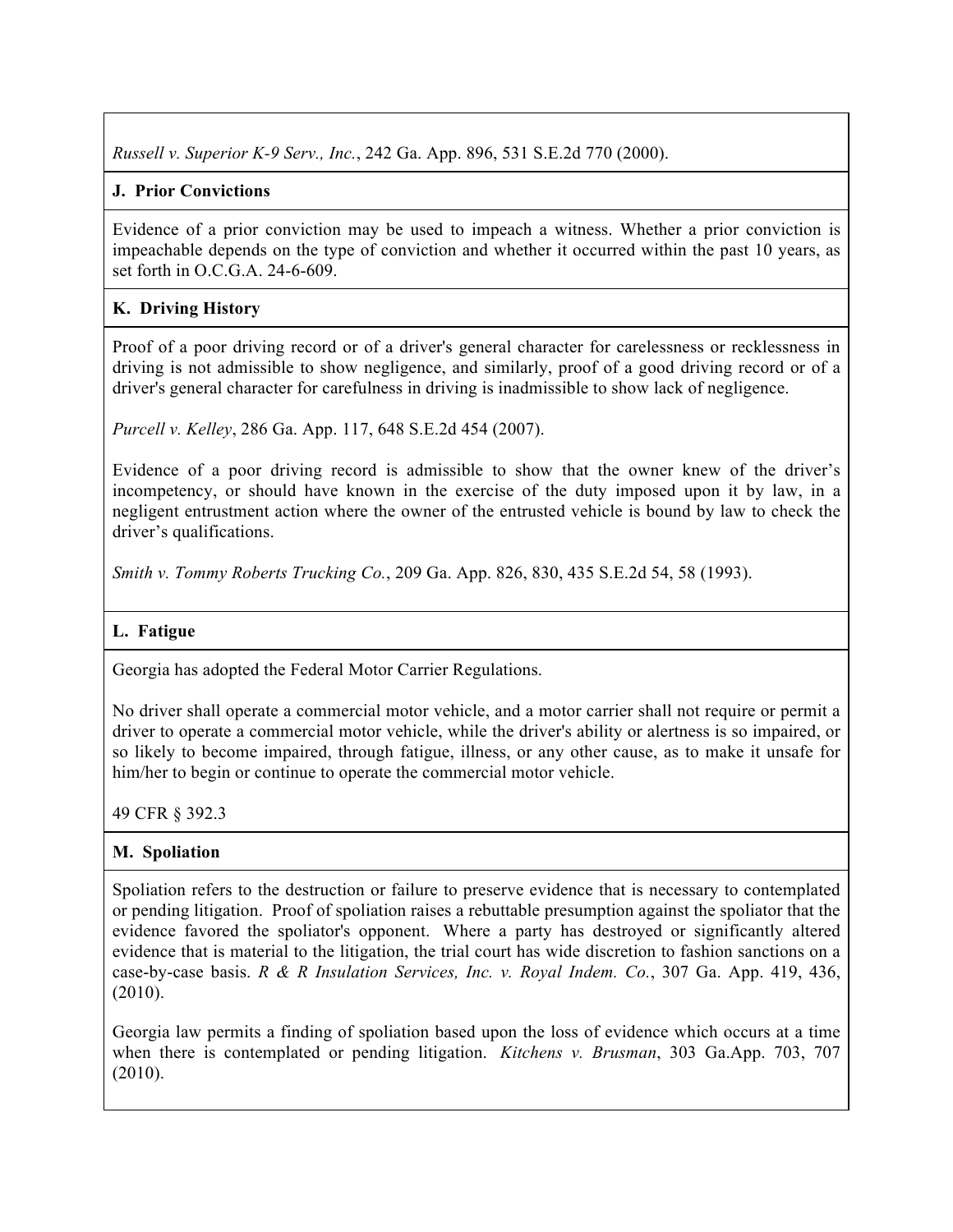When a litigant is on notice that something is to be preserved, a litigant is not only under a duty to preserve but also under a duty to have procedures in place to be certain that preservation occurs. *R.A. Siegel Co. v. Bowen*, 246 Ga. App. 177, 181 (2000) (holding in a case where there was an order to preserve a car that the defendant was required to have a procedure in place to preserve it, that it was no excuse that within defendant "the left hand did not know what the right hand was doing" and that the defendant was "palpably remiss" in failing to make reasonable arrangements for preservation). The spoliation of critical evidence "may result in trial by ambush," *Chapman v. Auto Owners Ins. Co.,* 220 Ga.App. 539, 542-543 (1996), and "permitting parties to engage in such a tactic undermines the integrity of the judicial process." *Silvestri v. Gen. Motors Corp.,* 271 F.3d 583, 593 (4th Cir.2001).

The doctrine of spoliation can be applied against a party for the destruction of evidence by a second party where the second party was acting as an agent for the first party. *See*, *e.g.*, *Bouve & Mohr, LLC v. Banks,* 274 Ga.App. 758, 762 (2005) (off-duty officer "served as [apartment complex's] agent when he destroyed evidence in bad faith"); *R.A. Siegel Co.,* 246 Ga.App. at 181 (spoliation presumption allowed against defendant where defendant's insurance company allowed vehicle to be sold during pendency of suit despite an order to preserve it); *compare Boswell v. Overhead Door Corp.,* 292 Ga.App. 234, 235–236 (2008) (spoliation presumption cannot be used against a party who did not destroy the item where there was nothing to suggest that the destroyer was acting at the behest of the first party).

Where a party has destroyed evidence that is material to the litigation, the trial court has wide discretion to fashion sanctions. *AMLI Residential Properties, Inc. v. Georgia Power Co.*, 293 Ga. App. 358, 361 (2008). For example, a trial court may dismiss the case, limit testimony relating to the destroyed evidence, or charge the jury that the spoliation creates a rebuttable presumption that the evidence would have been harmful to the spoliator. *Id.* (discussion of spoliation remedies).

### **Settlement**

### **A. Offer of Judgment**

At any time more than 30 days after the service of a summons and complaint on a party but not less than 30 days (or 20 days if it is a counteroffer) before trial, either party may serve upon the other party, but shall not file with the court, a written offer, denominated as an offer under this Code section, to settle a tort claim for the money specified in the offer and to enter into an agreement dismissing the claim or to allow judgment to be entered accordingly. O.C.G.A. 9-11-68.

#### **B. Liens**

### **Medicaid Liens:**

O.C.G.A. § 49-4-149 provides for liens, subrogation, and assignment of claims, in pertinent part, as follows: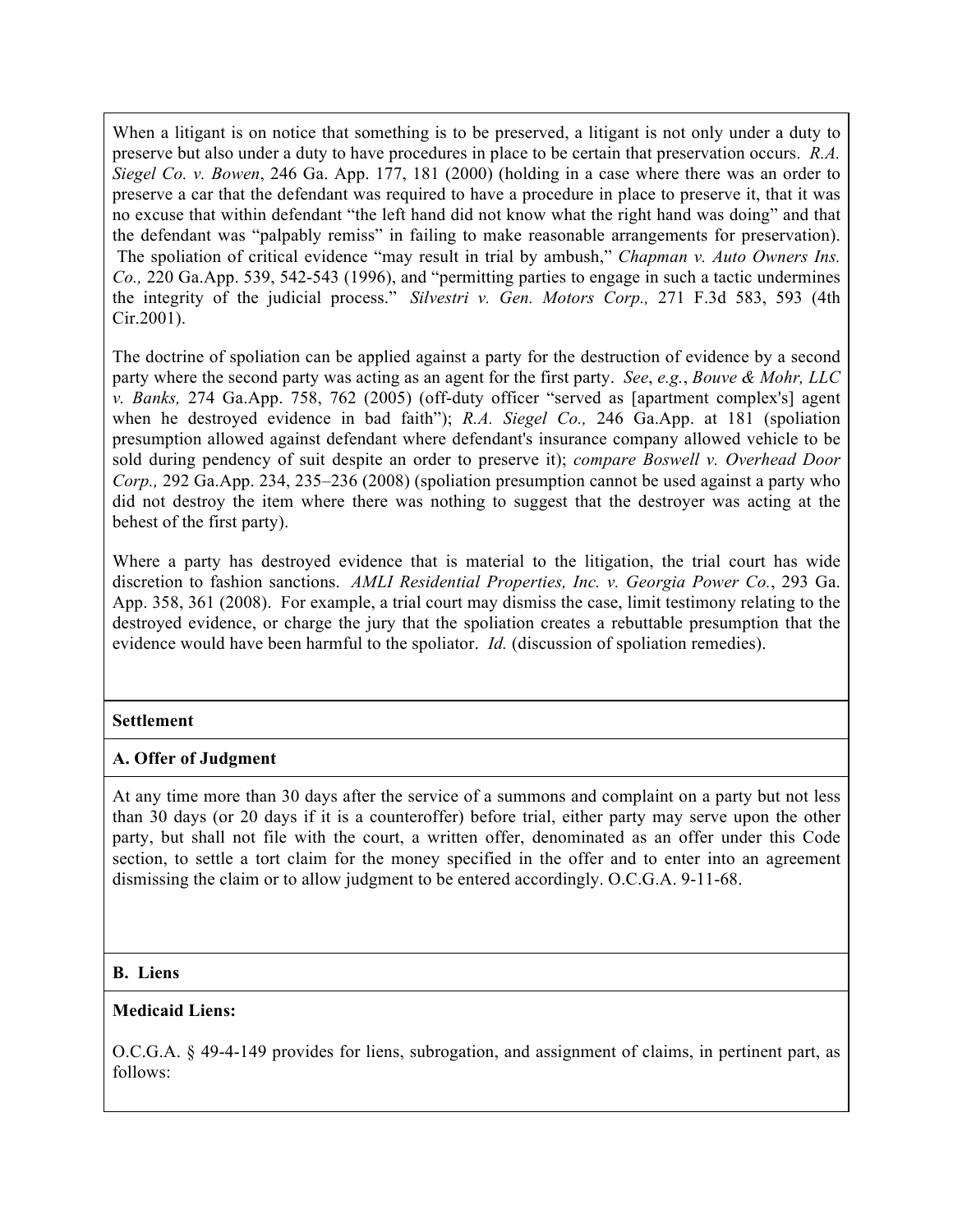(a) The Department of Community Health shall have a lien for the charges for medical care and treatment provided a medical assistance recipient upon any moneys *or other property accruing to the recipient* to whom such care was furnished or to his legal representatives as a result of sickness, injury, disease, disability, or death, due to the liability of a third party, which necessitated the medical care.

(b) The department may perfect and enforce any lien arising under subsection (a) of this Code section by following the procedures set forth for hospital liens in OC.G.A. 44-14-470 through 44-14-473; except that the department shall have one year from the date the last item of medical care was furnished to file its verified lien statement; and the statement shall be filed with the appropriate clerk of court in the county wherein the recipient resides and in Fulton County. *[Contents of lien omitted]* This Code section shall not affect the priority of any attorney's lien.

(c) [Subrogation to private health insurance proceeds only]

(d) A recipient of medical assistance who receives medical care for which the department may be obligated to pay shall *be deemed to have made assignment to the department of any rights of such person to any payments for such medical care from a third party, up to the amount of medical assistance actually paid by the department*. [emphasis supplied]

O.C.G.A. § 9-2-21(c) requires notice to the Department of Community Health at the beginning of representation of a Medicaid beneficiary in a tort action, as follows:

If the person whose legal right has been affected has received medical assistance benefits pursuant to Chapter 4 of Title 49, *prior to initiating recovery action*, the representative or attorney who has actual knowledge of the receipt of said benefits shall notify the Department of Community Health of the claim. Mailing and deposit in a United States post office or public mailbox of said notice addressed to the Department of Community Health with adequate postage affixed is adequate legal notice of the claim. Notice as provided in this subsection shall not be a condition precedent to the filing of any action for tort. *Initiating recovery action shall include any communication with a party who may be liable or someone financially responsible for that liability with regard to recovery of a claim including but not limited to the filing of an action in court.* [emphasis supplied]

The full compensation rule in O.C.G.A. § 33-24-56.1, which applies to first-party insurance benefits in Georgia, expressly does not apply to Medicaid. *Padgett v. Toal*, 261 Ga. App. 154, 581 S.E.2d 744 (2003). There is a pre-*Ahlborn* Georgia case holding that a Medicaid recipient who settles a personal injury tort claim is not entitled to a proportionate reduction in Medicaid lien amount by amount of attorney fees in the tort case where settlement amount was sufficient to satisfy both the Medicaid lien and attorney fees. *Padgett*, 261 Ga. App. at 154. However, "the commissioner of community health may compromise, settle, and execute a release of any such claim or waive, expressly, any such claim, in whole in part, for the convenience of the Department of Community Health." O.C.GA. 49-4- 148(a).

Two years before the United States Supreme Court decided *Ahlborn*, the Supreme Court of Georgia came down heavily on the side of full Medicaid reimbursement in *Richards v. Georgia Department of Community Health*, 278 Ga. 757, 604 S.E.2d 815 (2004). In that case as in *Ahlborn,* an injured Medicaid beneficiary argued that the assignment of a right to recover tort damages applies to only that portion of a tort recovery specifically denominated as a recovery for medical expense. Finding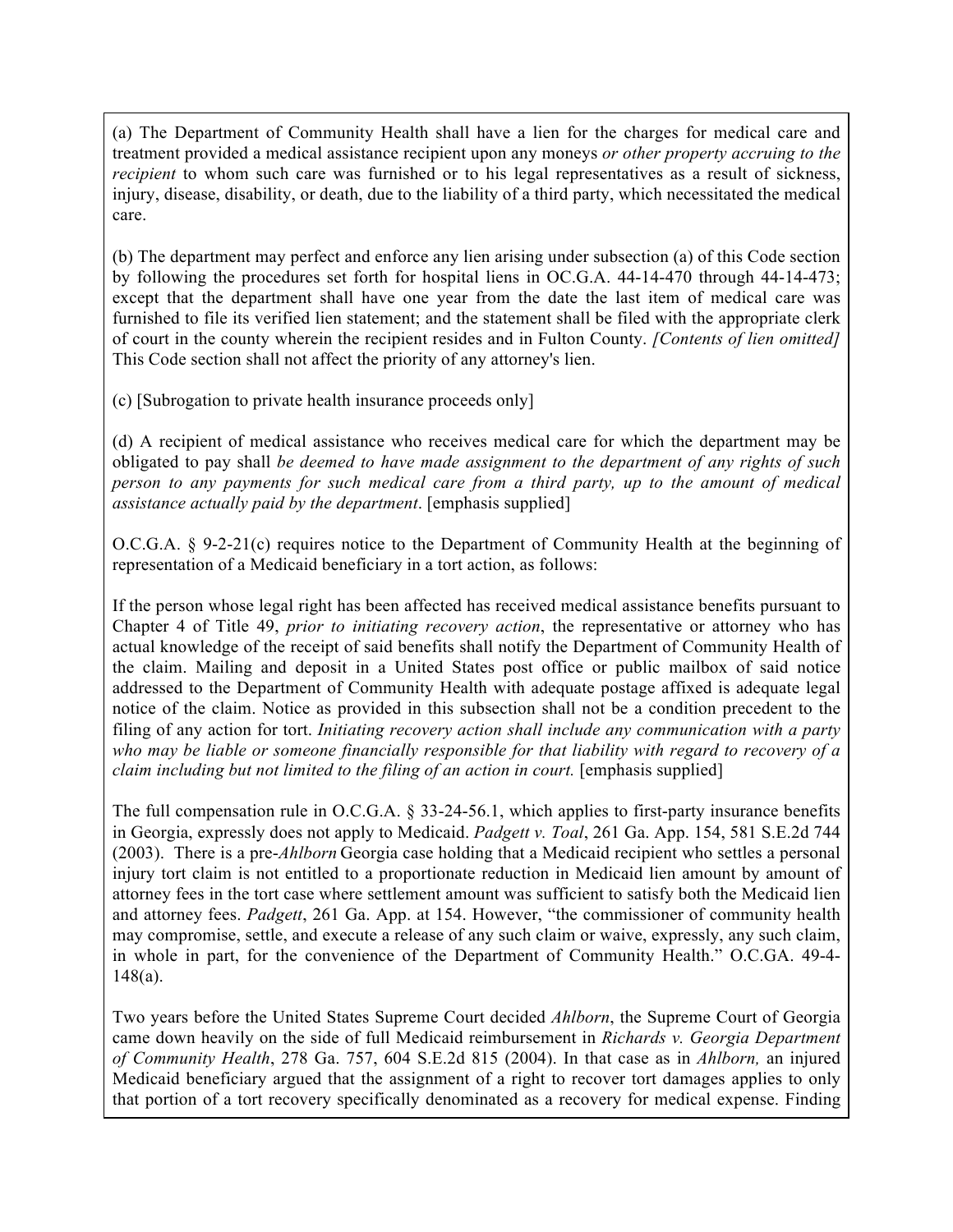that was too narrow a reading of the applicable statutes, the Court held:

The lien created by O.C.G.A. § 49-4-149(a) is on "any moneys or other property" recovered in a tort action. This must be read as creating a lien on *any* funds recovered in a **tort** action. Only this reading is consistent with the federal legislative intent that a state fully recover the value of medical care it purchased for a Medicaid recipient when a tortfeasor is responsible for the need for that medical care.

To adopt Richards's preferred reading would allow a Medicaid recipient to negotiate a tort settlement structured in such a way so as to reflect no, or minimal, compensation for medical expenses, or to convince a jury to create such structures, and thereby gain a recovery that does not require any significant compensation to the taxpayers who funded his medical care. This would be blatantly unfair to those taxpayers, and is contrary to the intent of the federal statutes. Accordingly, under Georgia's statutes, GDCH's lien is applied to all of the funds in a tort recovery such as Richards's, and there is no conflict between the imposition of such a lien and the federal Medicaid statutes. *Id*. at 760.

There have been no post-*Ahlborn* decisions on Georgia Medicaid liens, and the Department of Community Health has not acknowledged applicability of the *Ahlborn* decision in Georgia. See generally Jenkins & Miller, Ga. Automobile Insurance Law § 55:10 (2012–2013), Medicaid Liens (2009–2010 ed.).

### **Workers' Compensation:**

An insurer may recover the amount it has paid in medical, disability and death benefits against a third-party tortfeasor if the employee is first wholly and completely compensated.

O.C.G.A. § 34-9-11.1

# **C. Minor Settlement**

Generally, if the gross settlement amount of a minor's claim is less than \$15,000, the natural guardian of the minor may compromise the claim without becoming the conservator. If no legal action has been initiated and the proposed gross settlement of a minor's claim is more than \$15,000, the settlement must be submitted for approval to the court. However, if legal action has been initiated and the proposed gross settlement of a minor's claim is more than \$15,000, the settlement must be submitted for approval to the court in which the action is pending and without court approval. O.C.G.A. 29-3-3.

### **D. Negotiating Directly with Attorneys**

A lawyer shall abide by a client's decision whether to accept an offer of settlement on a matter. Georgia Rule of Professional Conduct 1.2(a).

### **E. Confidentiality Agreements**

The amount of a confidential settlement shall not be disclosed on civil case disposition form. O.C.G.A. 9-11-58. However, a provision that a party to a confidential settlement agreement may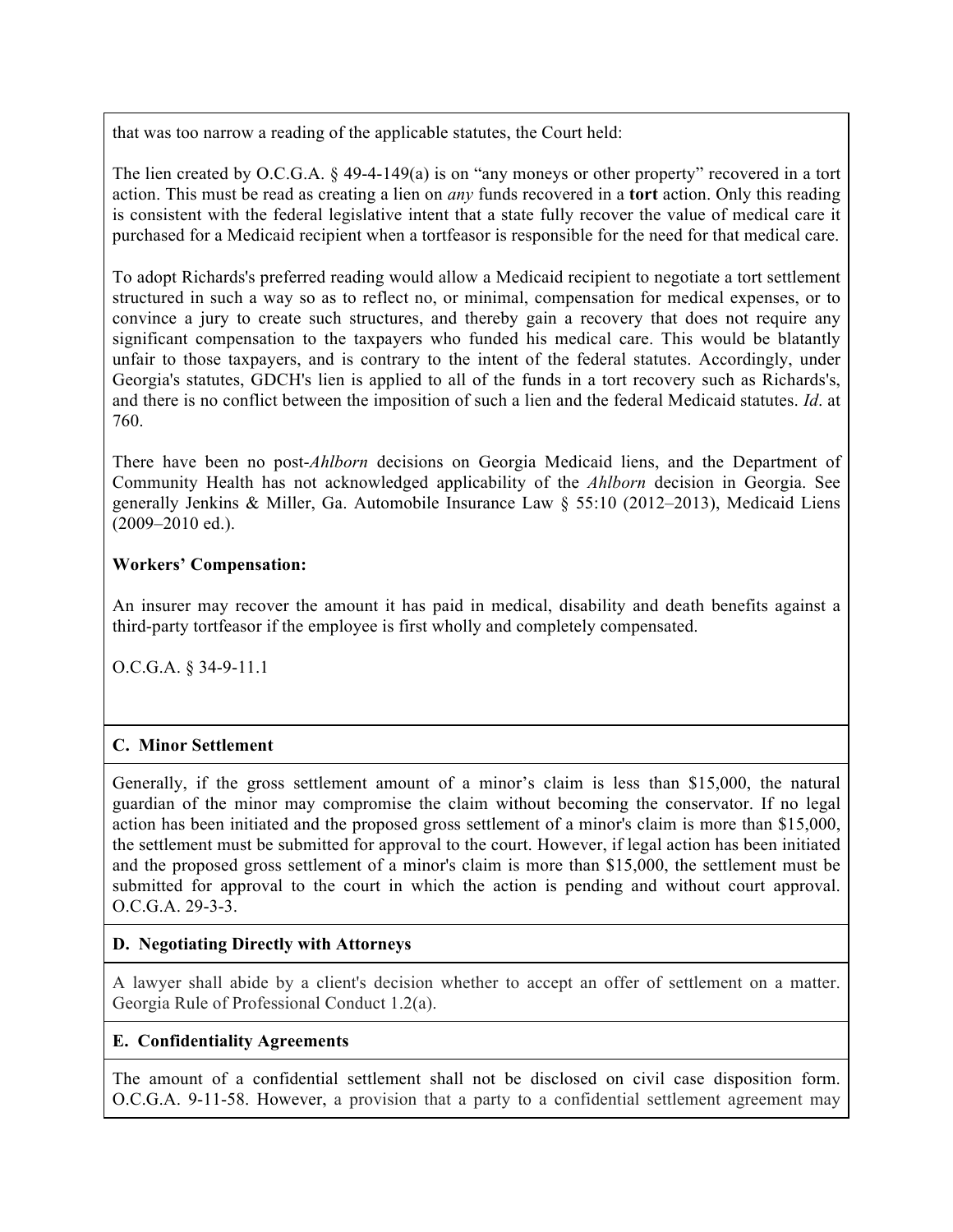nevertheless testify or otherwise comply with a subpoena, court order, or applicable law is an implicit term in such a confidential settlement agreement. *Barger v. Garden Way*, 231 Ga. App. 723 (1998).

## **F. Releases**

### General principles of Georgia contract law apply to releases. *See* O.C.G.A. 13-1-1 *et seq*.

Limited Liability Release - In any instance where a claim arising out of a motor vehicle accident is covered by two or more insurance carriers, one such carrier may tender, and the claimant may accept, the limits of such policy; and, in the event of multiple claimants, the settling carrier may tender, and the claimants may accept, the limits of the policy pursuant to a written agreement between or among the claimants. Such claimant or claimants may execute a limited release applicable to the settling carrier and its insured based on injuries to such claimants including, without limitation, claims for loss of consortium or loss of services asserted by any person. O.C.G.A. 33-24-41.1

### **G. Voidable Releases**

In Georgia a release is binding on the party signing it whether based on adequate consideration or not, absent evidence of fraud and absent a fiduciary relationship between the parties. *Shoffner v. Fleet Fin., Inc.*, 212 Ga. App. 142, 144, 441 S.E.2d 455, 457 (1994).

Release of mentally incompetent person who has never been adjudicated to be mentally competent to the extent that he is incapable of managing his estate is not void, but merely voidable, and one who is mentally incapable of making a release may expressly ratify the release after being returned to mental competency or may ratify the release by implication through the lapse of time after restoration of mental capacity. *Norfolk S. Corp. v. Smith*, 262 Ga. 80, 414 S.E.2d 485 (1992).

### **Transportation Law**

# **A. State DOT Regulatory Requirements**

Motor Vehicles and Traffic are governed under O.C.G.A. 40-1-1 *et seq*. The Department of Driver's Services is provided for under O.C.G.A. 40-16-1 *et seq*.

# **B. State Speed Limits**

No person shall drive a vehicle at a speed in excess of the following maximum limits:

(1) Thirty miles per hour in any urban or residential district;

(1.1) Thirty-five miles per hour on an unpaved county road unless designated otherwise by appropriate signs;

(2) Seventy miles per hour on a highway on the federal interstate system and on physically divided highways with full control of access which are outside of an urbanized area of 50,000 population or more, provided that such speed limit is designated by appropriate signs;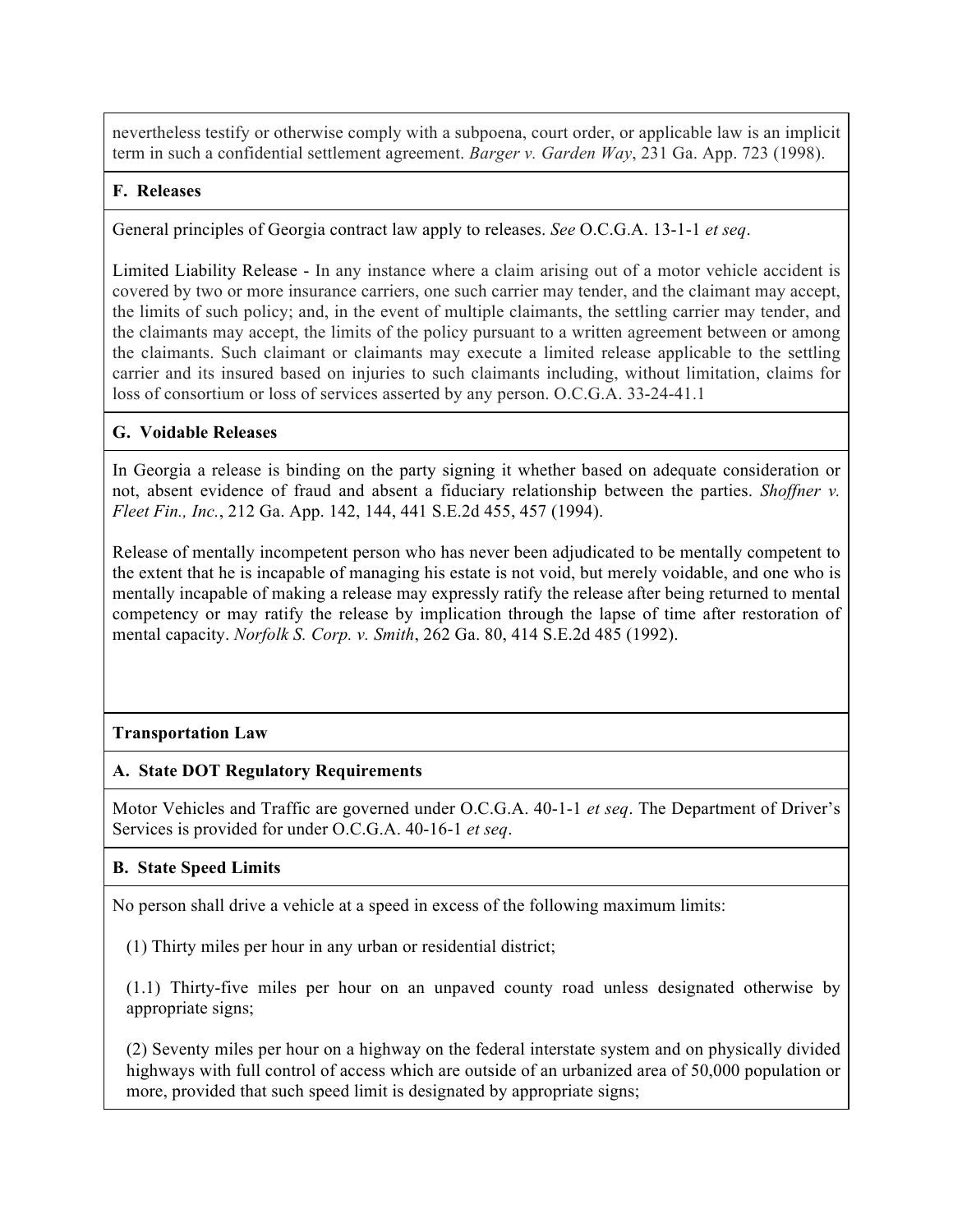(3) Sixty-five miles per hour on a highway on the federal interstate system which is inside of an urbanized area of 50,000 population or more, provided that such speed limit is designated by appropriate signs.

(4) Sixty-five miles per hour on those sections of physically divided highways without full access control on the state highway system, provided that such speed limit is designated by appropriate signs; and

(5) Fifty-five miles per hour in other locations.

O.C.G.A. 40-6-181

### **C. Overview of State CDL Requirements**

In general, no person may be issued a commercial driver's license unless that person is a resident of this state, is at least 18 years of age, has passed a knowledge and skills test for driving a commercial motor vehicle which complies with minimum federal standards established by federal regulations enumerated in 49 C.F.R. Part 383, subparts G and H, and has satisfied all other requirements of the Commercial Motor Vehicle Safety Act of 1986, Title XII of Public Law 99-570, in addition to any other requirements imposed by state law or federal regulation. The tests shall be prescribed and conducted by the department in English only. O.C.G.A. 40-5-147.

The department may issue a nonresident commercial driver's license to a resident of a foreign jurisdiction if the United States Secretary of Transportation has determined that the commercial motor vehicle testing and licensing standards of the foreign jurisdiction do not meet the testing standards established in 49 C.F.R. Part 383. The word "nonresident" must appear on the face of the nonresident commercial driver's license. An applicant must surrender any nonresident commercial driver's license issued by another state. O.C.G.A. 40-5-148.

### **Insurance Issues**

### **A. State Minimum Limits of Financial Responsibility**

No automobile liability policy or motor vehicle liability policy shall be issued with less than \$25,000.00 because of bodily injury to or death of one person in any one accident, and, subject to such limit for one person, \$50,000.00 because of bodily injury to or death of two or more persons in any one accident, and \$25,000.00 because of injury to or destruction of property. O.C.G.A. 33-7-11.

### **B. Uninsured Motorist Coverage**

UM/UIM coverage is not mandatory in Georgia. While O.C.G.A 33-7-11 requires automobile liability insurance policies to contain an endorsement or provisions to pay the insured for damages caused by an uninsured motor vehicle, the insured can waive or reject the uninsured motorist coverage. *Nolley v. Maryland Cas. Ins. Co.*, 222 Ga. Ct. App. 901, 903, 476 S.E.2d 622 (1996).

# **C. No Fault Insurance**